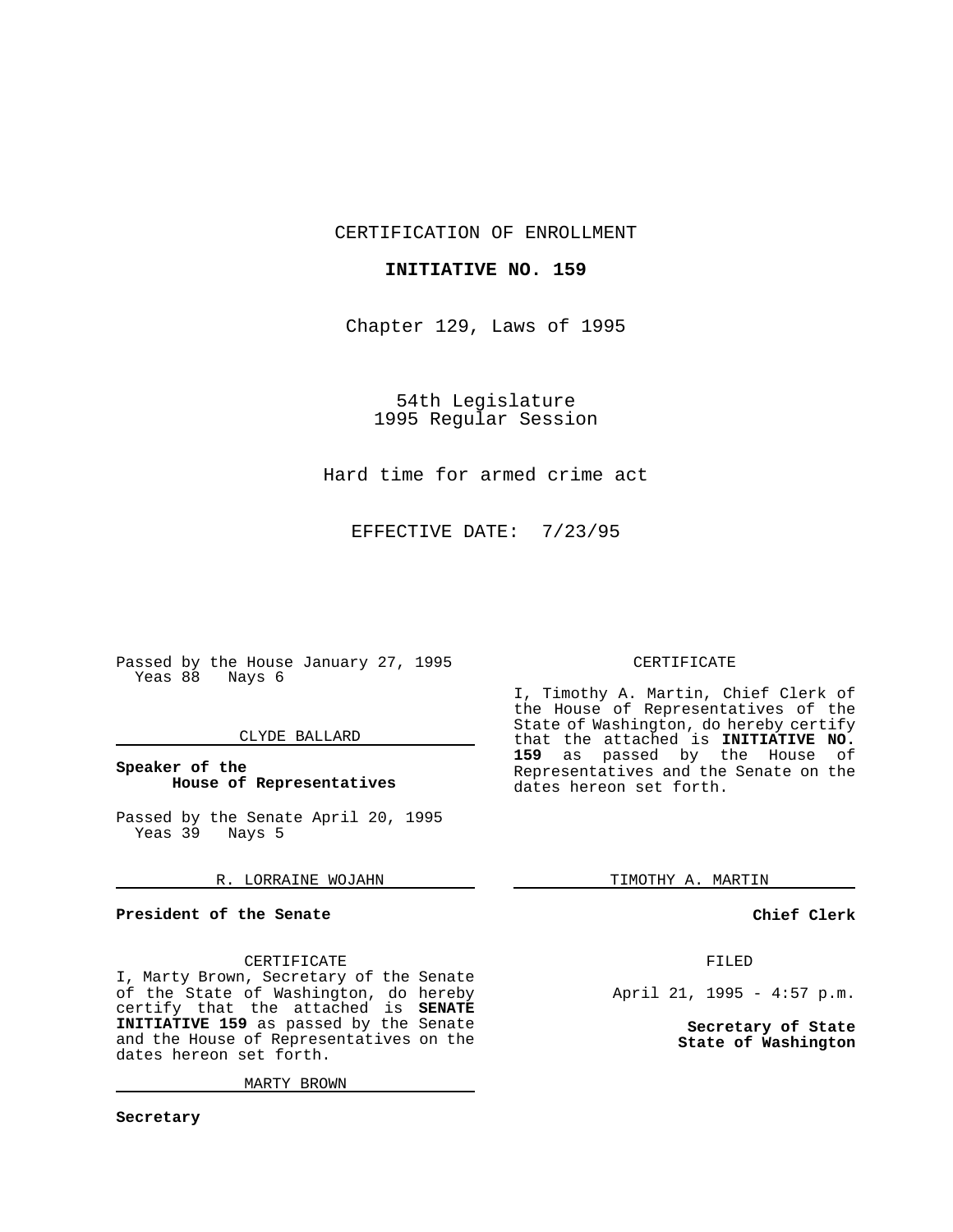## **INITIATIVE 159**

AN ACT Relating to increasing penalties for armed crimes; amending RCW 9.94A.310, 9.94A.150, 9A.36.045, 9A.52.020, 9A.56.300, 9A.56.030, 9A.56.040, 9A.56.150, 9A.56.160, 9.41.040, and 10.95.020; reenacting and amending RCW 9.94A.320; adding new sections to chapter 9.94A RCW; adding a new section to chapter 9A.56 RCW; creating new sections; repealing 1994 1st sp.s.c7s 510; repealing 1994 1st sp.s.c7s 511; repealing 1994 1st sp.s. c 7 s 512; and prescribing penalties.

BE IT ENACTED BY THE PEOPLE OF THE STATE OF WASHINGTON:

NEW SECTION. **Sec. 1.** FINDINGS AND INTENT. (1) The people of the state of Washington find and declare that:

(a) Armed criminals pose an increasing and major threat to public safety and can turn any crime into serious injury or death.

(b) Criminals carry deadly weapons for several key reasons including: Forcing the victim to comply with their demands; injuring or killing anyone who tries to stop the criminal acts; and aiding the criminal in escaping.

(c) Current law does not sufficiently stigmatize the carrying and use of deadly weapons by criminals, and far too often there are no deadly weapon enhancements provided for many felonies, including murder, arson, manslaughter, and child molestation and many other sex offenses including child luring.

(d) Current law also fails to distinguish between gun-carrying criminals and criminals carrying knives or clubs.

(2) By increasing the penalties for carrying and using deadly weapons by criminals and closing loopholes involving armed criminals, the people intend to:

(a) Stigmatize the carrying and use of any deadly weapons for all felonies with proper deadly weapon enhancements.

(b) Reduce the number of armed offenders by making the carrying and use of the deadly weapon not worth the sentence received upon conviction.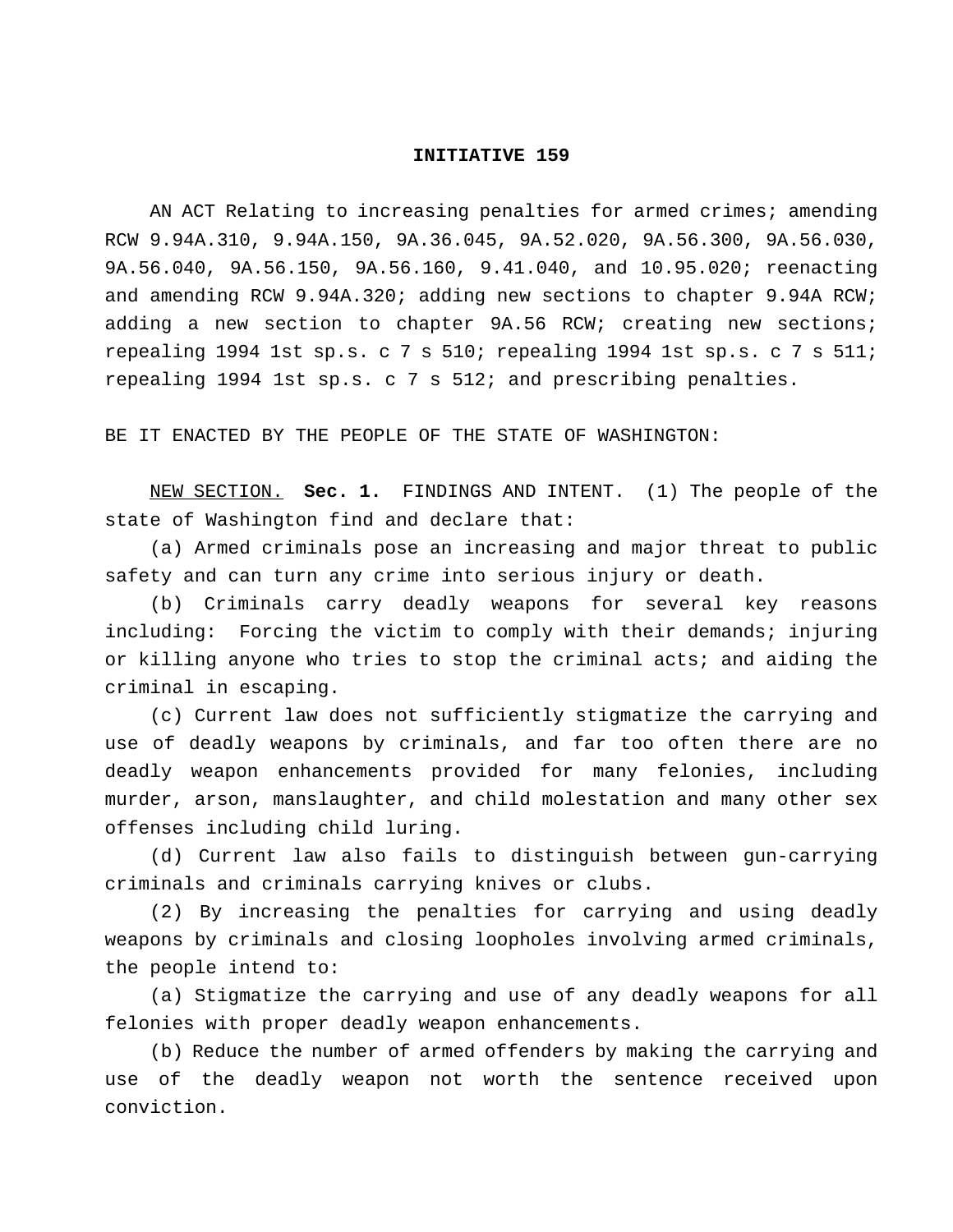(c) Distinguish between the gun predators and criminals carrying other deadly weapons and provide greatly increased penalties for gun predators and for those offenders committing crimes to acquire firearms.

(d) Bring accountability and certainty into the sentencing system by tracking individual judges and holding them accountable for their sentencing practices in relation to the state's sentencing guidelines for serious crimes.

**Sec. 2.** RCW 9.94A.310 and 1992 c 145 s 9 are each amended to read as follows:

FIREARM AND OTHER DEADLY WEAPON ENHANCEMENTS INCREASED.

(1) TABLE 1

Sentencing Grid

SERIOUSNESS

| SCORE |  | OFFENDER SCORE                 |  |  |       |                |  |      |  |  |
|-------|--|--------------------------------|--|--|-------|----------------|--|------|--|--|
|       |  |                                |  |  |       |                |  | 9 or |  |  |
|       |  | $1 \qquad 2 \qquad 3 \qquad 4$ |  |  | 5 6 7 | 8 <sup>8</sup> |  | more |  |  |

XV Life Sentence without Parole/Death Penalty

| XIV  | $240-$<br>320         | $250 -$<br>333       | $261 -$<br>347       | 23y4m 24y4m 25y4m 26y4m 27y4m 28y4m 30y4m 32y10m 36y<br>$271 -$<br>361  | $281 -$<br>374        | $291 -$<br>388        | $312 -$<br>416        | $338 -$<br>450       | $370 -$<br>493        | 40y<br>$411 -$<br>548 |
|------|-----------------------|----------------------|----------------------|-------------------------------------------------------------------------|-----------------------|-----------------------|-----------------------|----------------------|-----------------------|-----------------------|
| XIII | 12y<br>$123 -$<br>164 | 13y<br>$134-$<br>178 | 14y<br>$144-$<br>192 | 15y<br>$154-$<br>205                                                    | 16y<br>$165 -$<br>219 | 17y<br>$175 -$<br>233 | 19y<br>$195 -$<br>260 | 21y<br>$216-$<br>288 | 25y<br>$257 -$<br>342 | 29y<br>$298 -$<br>397 |
|      |                       |                      |                      |                                                                         |                       |                       |                       |                      |                       |                       |
| XII  | 9y<br>$93 -$<br>123   | $102 -$<br>136       | $111 -$<br>147       | 9y11m 10y9m 11y8m 12y6m 13y5m 15y9m 17y3m 20y3m 23y3m<br>$120 -$<br>160 | $129 -$<br>171        | $138 -$<br>184        | $162 -$<br>216        | $178-$<br>236        | $209 -$<br>277        | $240-$<br>318         |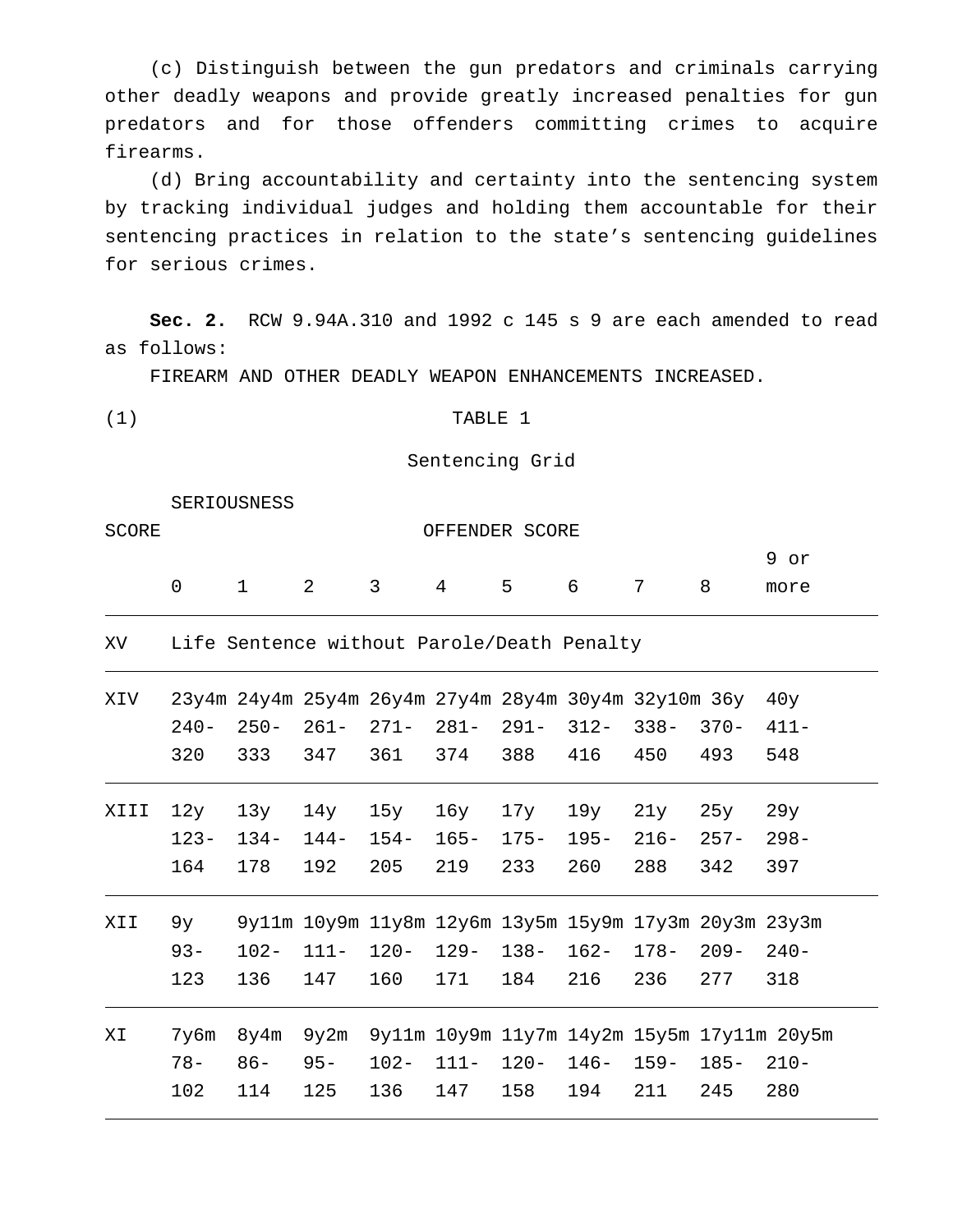| Χ             | 5y           | 5y6m           | бу             | бу6m            | 7y       | 7y6m   | 9y6m     |                      | 10y6m 12y6m 14y6m |             |
|---------------|--------------|----------------|----------------|-----------------|----------|--------|----------|----------------------|-------------------|-------------|
|               | $51 -$       | $57 -$         | $62 -$         | $67 -$          | $72 -$   | $77 -$ | $98 -$   | $108 -$              | $129 -$           | $149 -$     |
|               | 68           | 75             | 82             | 89              | 96       | 102    | 130      | 144                  | 171               | 198         |
| IX            | 3y           | 3y6m           | $4$ y          | $4y$ 6m         | 5y       | 5y6m   | 7y6m     | 8у6m                 |                   | 10y6m 12y6m |
|               | $31 -$       | $36 -$         | $41 -$         | $46 -$          | $51 -$   | $57 -$ | $77 -$   | $87 -$               | $108 -$           | $129 -$     |
|               | 41           | 48             | 54             | 61              | 68       | 75     | 102      | 116                  | 144               | 171         |
| VIII          | 2y           | 2y6m           | 3y             | 3y6m            | $4$ y    | 4y6m   | бубm     | 7y6m                 | 8y6m              | $10y$ 6m    |
|               | $21 -$       | $26 -$         | $31 -$         | $36 -$          | $41 -$   | $46 -$ | $67 -$   | $77 -$               | $87 -$            | $108 -$     |
|               | 27           | 34             | 41             | 48              | 54       | 61     | 89       | 102                  | 116               | 144         |
| VII           | 18m          | 2y             | 2y6m           | 3y              | 3y6m     | $4$ y  | 5у6m     | бу6m                 | 7y6m              | 8y6m        |
|               | $15 -$       | $21 -$         | $26 -$         | $31 -$          | $36 -$   | $41 -$ | $57 -$   | $67 -$               | $77 -$            | $87 -$      |
|               | 20           | 27             | 34             | 41              | 48       | 54     | 75       | 89                   | 102               | 116         |
| VI            | 13m          | 18m            | 2y             | 2y6m            | 3y       | 3y6m   | 4y6m     | 5у6m                 | бу6m              | 7y6m        |
|               | $12 + -$     | $15 -$         | $21 -$         | $26 -$          | $31 -$   | $36 -$ | $46 -$   | $57 -$               | $67 -$            | $77 -$      |
|               | 14           | 20             | 27             | 34              | 41       | 48     | 61       | 75                   | 89                | 102         |
| V             | 9m           | 13m            | 15m            | 18 <sub>m</sub> | 2y2m     | 3y2m   | $4$ y    | 5у                   | бу                | 7у          |
|               | $6-$         | $12 + -$       | $13 -$         | $15 -$          | $22 -$   | $33 -$ | $41 -$   | $51 -$               | $62 -$            | $72 -$      |
|               | 12           | 14             | 17             | 20              | 29       | 43     | 54       | 68                   | 82                | 96          |
| IV            | бm           | 9m             | 13m            | 15m             | 18m      |        |          | $2y2m$ $3y2m$ $4y2m$ | 5y2m              | 6y2m        |
|               |              |                |                |                 |          |        |          |                      |                   |             |
|               | $3 -$        | $6-$           | $12 + -$       | $13 -$          | $15 -$   | $22 -$ | $33 -$   | $43 -$               | $53 -$            | $63 -$      |
|               | 9            | 12             | 14             | 17              | 20       | 29     | 43       | 57                   | 70                | 84          |
| III           | 2m           | 5m             | 8 <sub>m</sub> | 11m             | 14m      | 20m    |          | $2y2m$ $3y2m$        | 4y2m              | 5y          |
|               | $1 -$        | $3 -$          | $4-$           | $9-$            | $12 + -$ | $17 -$ | $22 -$   | $33 -$               | $43 -$            | $51 -$      |
|               | $\mathsf{3}$ | 8              | $12\,$         | 12              | 16       | 22     | 29       | 43                   | 57                | 68          |
| II            |              | 4 <sub>m</sub> | бm             | 8 <sub>m</sub>  | 13m      | 16m    | 20m      | 2y2m                 | 3y2m              | 4y2m        |
|               | $0 - 90$     | $2 -$          | $3 -$          | $4-$            | $12 + -$ | $14-$  | $17 -$   | $22 -$               | $33 -$            | $43 -$      |
|               | Days         | 6              | 9              | 12              | 14       | 18     | 22       | 29                   | 43                | 57          |
| $\mathbbm{I}$ |              |                | 3m             | 4 <sub>m</sub>  | 5m       | 8m     | 13m      | 16m                  | 20m               | 2y2m        |
|               | $0 - 60$     | $0 - 90$       | $2 -$          | $2 -$           | $3 -$    | $4-$   | $12 + -$ | $14 -$               | $17 -$            | $22 -$      |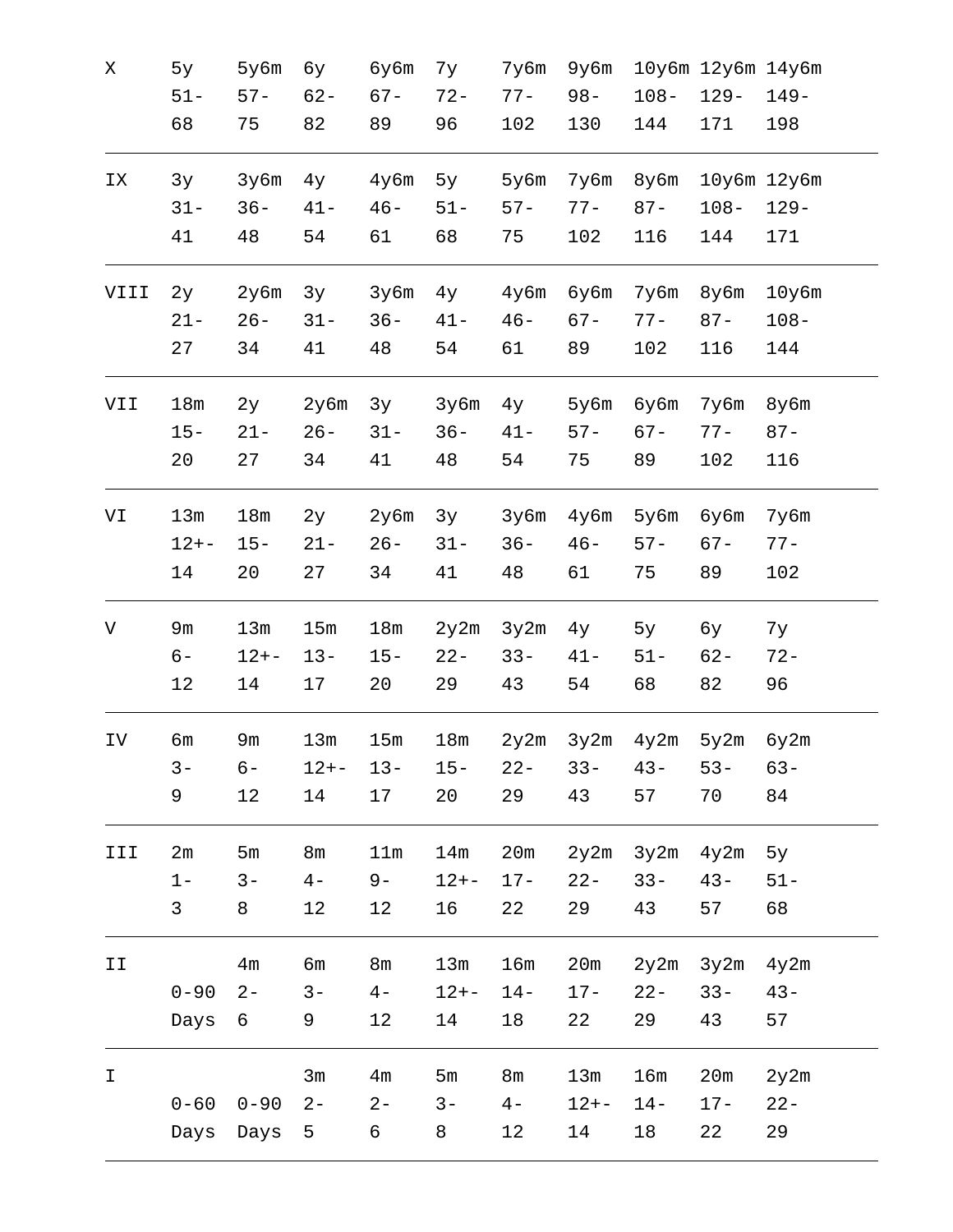NOTE: Numbers in the first horizontal row of each seriousness category represent sentencing midpoints in years(y) and months(m). Numbers in the second and third rows represent presumptive sentencing ranges in months, or in days if so designated. 12+ equals one year and one day.

(2) For persons convicted of the anticipatory offenses of criminal attempt, solicitation, or conspiracy under chapter 9A.28 RCW, the presumptive sentence is determined by locating the sentencing grid sentence range defined by the appropriate offender score and the seriousness level of the completed crime, and multiplying the range by 75 percent.

(3) The following additional times shall be added to the presumptive sentence for felony crimes committed after the effective date of this section if the offender or an accomplice was armed with a firearm as defined in RCW 9.41.010 and the offender is being sentenced for one of the crimes listed in this subsection as eligible for any firearm enhancements based on the classification of the completed felony crime. If the offender or an accomplice was armed with a firearm as defined in RCW 9.41.010 and the offender is being sentenced for an anticipatory offense under chapter 9A.28 RCW to commit one of the crimes listed in this subsection as eligible for any firearm enhancements, the following additional times shall be added to the presumptive sentence determined under subsection (2) of this section based on the felony crime of conviction as classified under RCW 9A.28.020:

(a) Five years for any felony defined under any law as a class A felony or with a maximum sentence of at least twenty years, or both, and not covered under (f) of this subsection.

(b) Three years for any felony defined under any law as a class B felony or with a maximum sentence of ten years, or both, and not covered under (f) of this subsection.

(c) Eighteen months for any felony defined under any law as a class C felony or with a maximum sentence of five years, or both, and not covered under (f) of this subsection.

(d) If the offender is being sentenced for any firearm enhancements under  $(a)$ ,  $(b)$ , and/or  $(c)$  of this subsection and the offender has previously been sentenced for any deadly weapon enhancements after the effective date of this section under (a), (b), and/or (c) of this subsection or subsection  $(4)$   $(a)$ ,  $(b)$ , and/or (c) of this section, or both, any and all firearm enhancements under this subsection shall be twice the amount of the enhancement listed.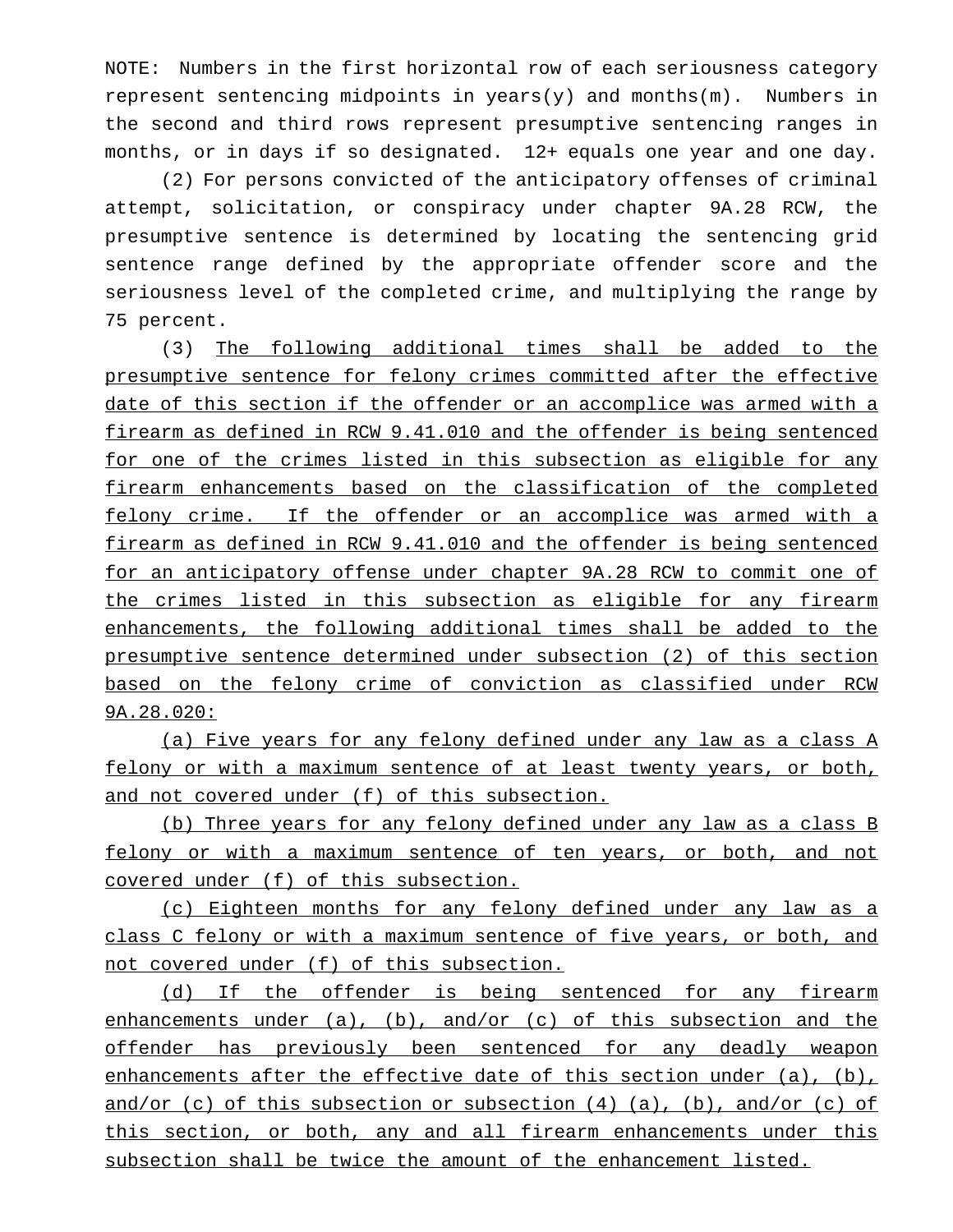(e) Notwithstanding any other provision of law, any and all firearm enhancements under this section are mandatory, shall be served in total confinement, and shall not run concurrently with any other sentencing provisions.

(f) The firearm enhancements in this section shall apply to all felony crimes except the following: Possession of a machine gun, possessing a stolen firearm, reckless endangerment in the first degree, theft of a firearm, unlawful possession of a firearm in the first and second degree, and use of a machine gun in a felony.

(g) If the presumptive sentence under this section exceeds the statutory maximum for the offense, the statutory maximum sentence shall be the presumptive sentence unless the offender is a persistent offender as defined in RCW 9.94A.030.

(4) The following additional times shall be added to the presumptive sentence for felony crimes committed after the effective date of this section if the offender or an accomplice was armed with a deadly weapon as defined in this chapter other than a firearm as defined in RCW 9.41.010 and the offender is being sentenced for one of the crimes listed in this subsection as eligible for any deadly weapon enhancements based on the classification of the completed felony crime. If the offender or an accomplice was armed with a deadly weapon other than a firearm as defined in RCW 9.41.010 and the offender is being sentenced for an anticipatory offense under chapter 9A.28 RCW to commit one of the crimes listed in this subsection as eligible for any deadly weapon enhancements, the following additional times shall be added to the presumptive ((range)) sentence determined under subsection (2) of this section based on the felony crime of conviction as classified under RCW 9A.28.020:

(a) (( $24$  months for Rape  $1$  (RCW  $9A.44.040$ ), Robbery  $1$  (RCW 9A.56.200), or Kidnapping 1 (RCW 9A.40.020))) Two years for any felony defined under any law as a class A felony or with a maximum sentence of at least twenty years, or both, and not covered under (f) of this subsection.

(b)  $((18 \text{ months} for Burglary 1 (RCW 9A.52.020)) )$  One year for any felony defined under any law as a class B felony or with a maximum sentence of ten years, or both, and not covered under (f) of this subsection.

(c)  $((12 \text{ months} for Assume 2 (RCW 9A.36.020 or 9A.36.021))$ Assault of a Child 2 (RCW 9A.36.130), Escape 1 (RCW 9A.76.110), Kidnapping 2 (RCW 9A.40.030), Burglary 2 of a building other than a dwelling (RCW 9A.52.030), Theft of Livestock 1 or 2 (RCW 9A.56.080), or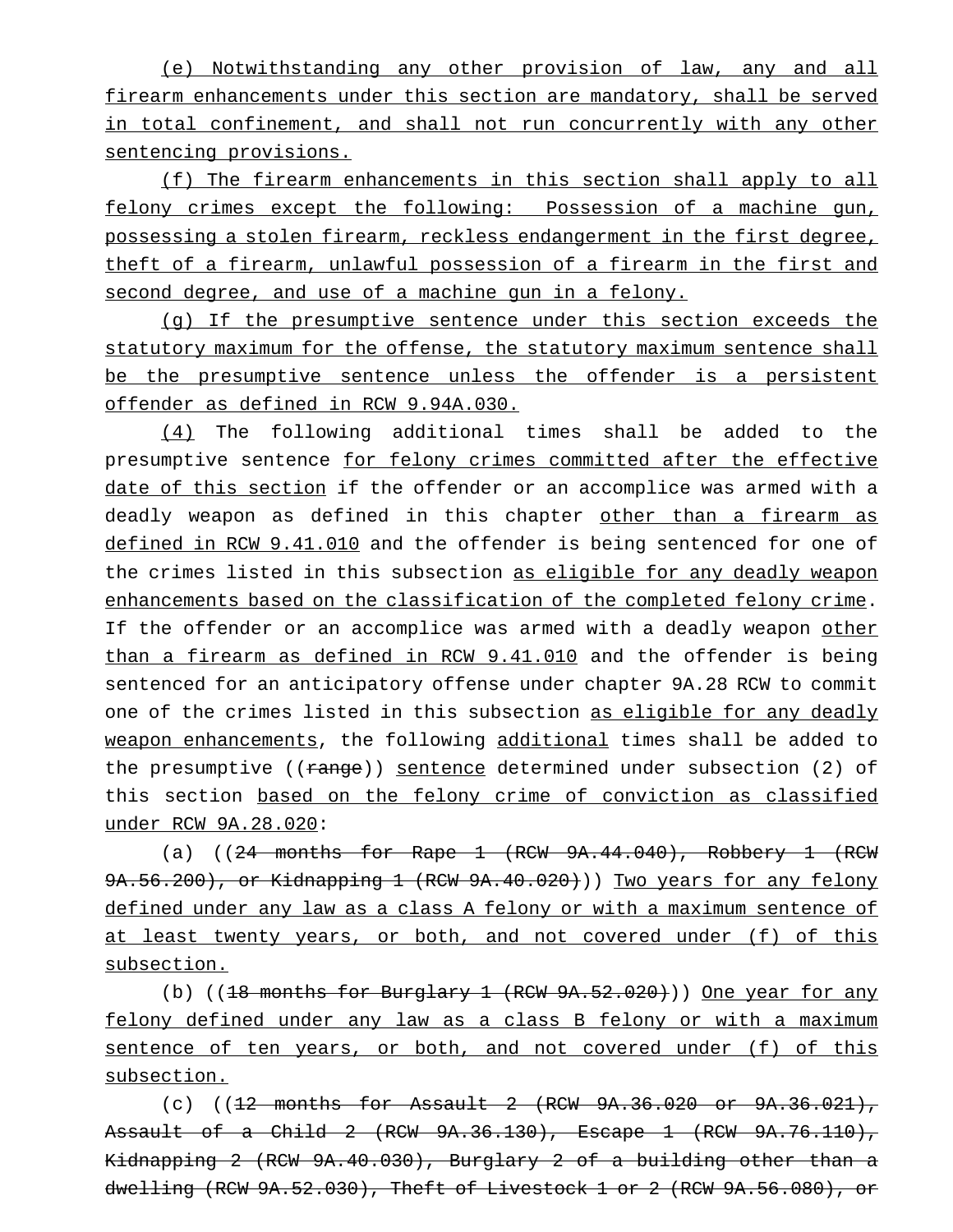any drug offense)) Six months for any felony defined under any law as a class C felony or with a maximum sentence of five years, or both, and not covered under (f) of this subsection.

(d) If the offender is being sentenced under (a), (b), and/or (c) of this subsection for any deadly weapon enhancements and the offender has previously been sentenced for any deadly weapon enhancements after the effective date of this section under (a), (b), and/or (c) of this subsection or subsection (3) (a), (b), and/or (c) of this section, or both, any and all deadly weapon enhancements under this subsection shall be twice the amount of the enhancement listed.

(e) Notwithstanding any other provision of law, any and all deadly weapon enhancements under this section are mandatory, shall be served in total confinement, and shall not run concurrently with any other sentencing provisions.

(f) The deadly weapon enhancements in this section shall apply to all felony crimes except the following: Possession of a machine gun, possessing a stolen firearm, reckless endangerment in the first degree, theft of a firearm, unlawful possession of a firearm in the first and second degree, and use of a machine gun in a felony.

(g) If the presumptive sentence under this section exceeds the statutory maximum for the offense, the statutory maximum sentence shall be the presumptive sentence unless the offender is a persistent offender as defined in RCW 9.94A.030.

 $((+4))$  (5) The following additional times shall be added to the presumptive sentence if the offender or an accomplice committed the offense while in a county jail or state correctional facility as that term is defined in this chapter and the offender is being sentenced for one of the crimes listed in this subsection. If the offender or an accomplice committed one of the crimes listed in this subsection while in a county jail or state correctional facility as that term is defined in this chapter, and the offender is being sentenced for an anticipatory offense under chapter 9A.28 RCW to commit one of the crimes listed in this subsection, the following additional times shall be added to the presumptive sentence ((range)) determined under subsection (2) of this section:

(a) Eighteen months for offenses committed under RCW 69.50.401(a)(1)(i) or 69.50.410;

(b) Fifteen months for offenses committed under RCW 69.50.401(a)(1)(ii), (iii), and (iv);

(c) Twelve months for offenses committed under RCW 69.50.401(d).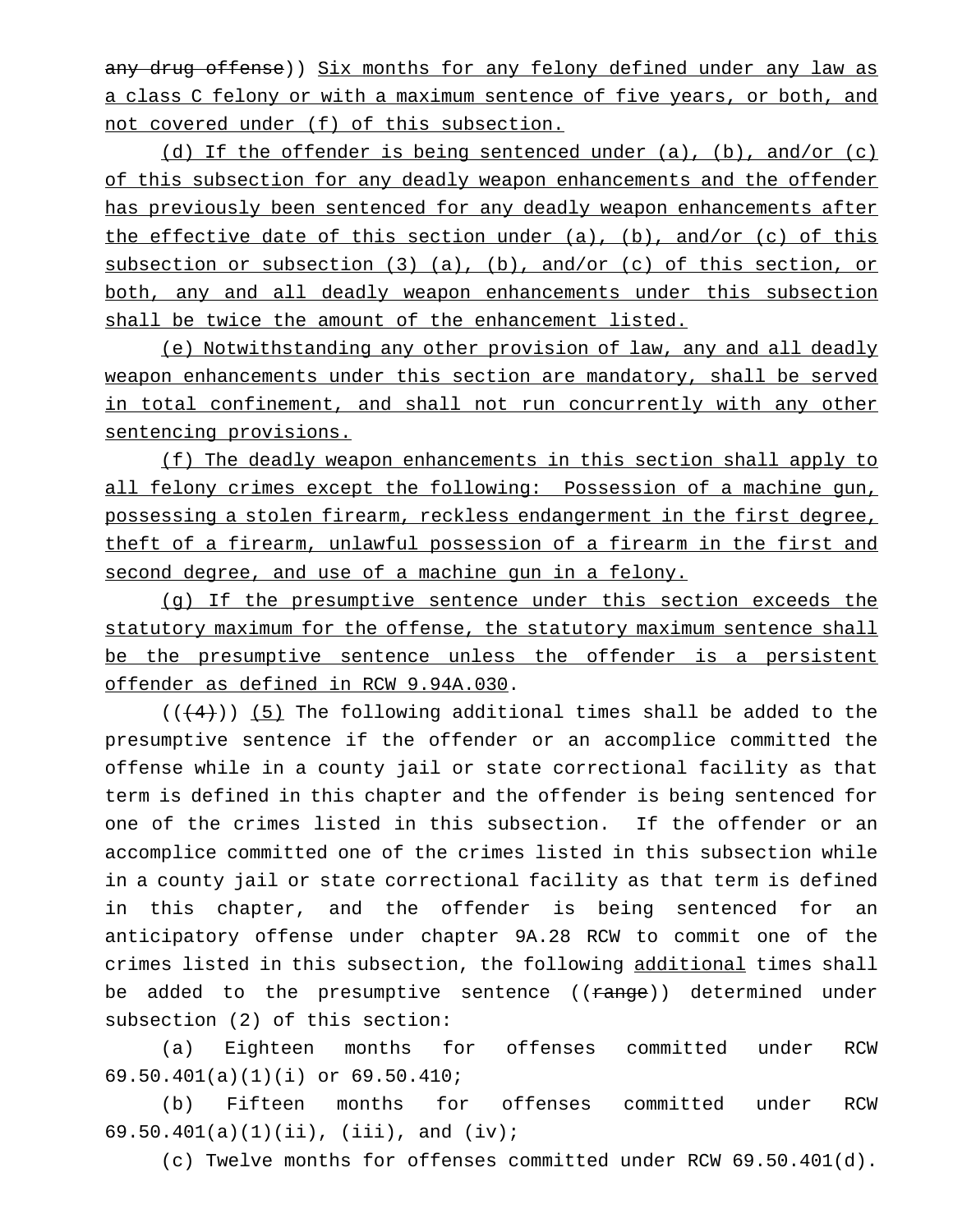For the purposes of this subsection, all of the real property of a state correctional facility or county jail shall be deemed to be part of that facility or county jail.

 $((+5))$  (6) An additional twenty-four months shall be added to the presumptive sentence for any ranked offense involving a violation of chapter 69.50 RCW if the offense was also a violation of RCW 69.50.435.

**Sec. 3.** RCW 9.94A.320 and 1992 c 145 s 4 and 1992 c 75 s 3 are each reenacted and amended to read as follows:

PENALTIES INCREASED FOR OTHER CRIMES INVOLVING FIREARMS.

# TABLE 2

CRIMES INCLUDED WITHIN EACH SERIOUSNESS LEVEL

- XV Aggravated Murder 1 (RCW 10.95.020)
- XIV Murder 1 (RCW 9A.32.030) Homicide by abuse (RCW 9A.32.055)
- XIII Murder 2 (RCW 9A.32.050)
	- XII Assault 1 (RCW 9A.36.011) Assault of a Child 1 (RCW 9A.36.120)
		- XI Rape 1 (RCW 9A.44.040) Rape of a Child 1 (RCW 9A.44.073)
			- X Kidnapping 1 (RCW 9A.40.020) Rape 2 (RCW 9A.44.050) Rape of a Child 2 (RCW 9A.44.076) Child Molestation 1 (RCW 9A.44.083) Damaging building, etc., by explosion with threat to human being (RCW 70.74.280(1))
				- Over 18 and deliver heroin or narcotic from Schedule I or II to someone under 18 (RCW 69.50.406)
				- Leading Organized Crime (RCW 9A.82.060(1)(a))
		- IX Assault of a Child 2 (RCW 9A.36.130) Robbery 1 (RCW 9A.56.200) Manslaughter 1 (RCW 9A.32.060) Explosive devices prohibited (RCW 70.74.180)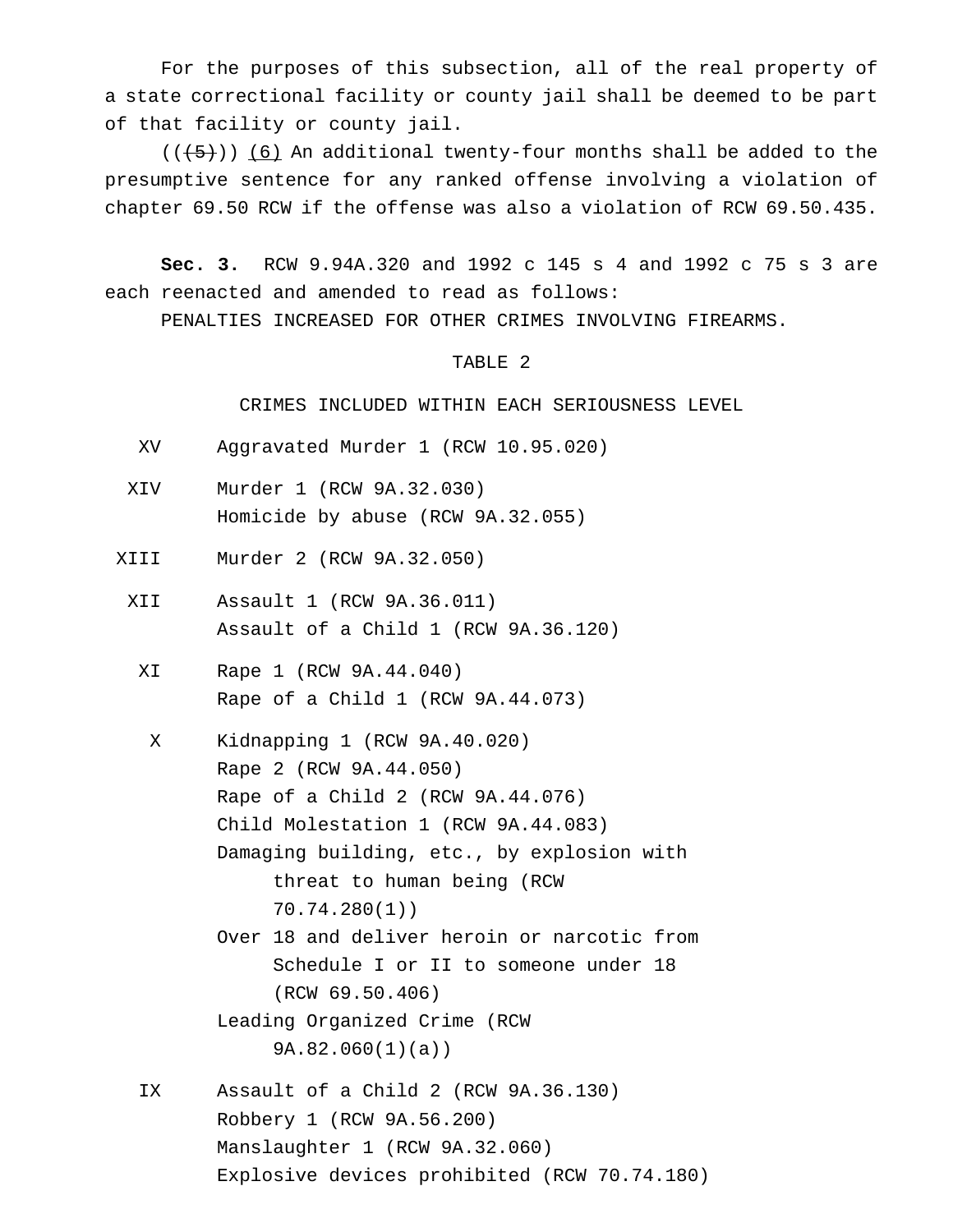Indecent Liberties (with forcible compulsion) (RCW 9A.44.100(1)(a)) Endangering life and property by explosives with threat to human being (RCW 70.74.270) Over 18 and deliver narcotic from Schedule III, IV, or V or a nonnarcotic from Schedule I-V to someone under 18 and 3 years junior (RCW 69.50.406) Controlled Substance Homicide (RCW 69.50.415) Sexual Exploitation (RCW 9.68A.040) Inciting Criminal Profiteering (RCW 9A.82.060(1)(b)) VIII Arson 1 (RCW 9A.48.020) Promoting Prostitution 1 (RCW 9A.88.070) Selling for profit (controlled or counterfeit) any controlled substance (RCW 69.50.410) Manufacture, deliver, or possess with intent to deliver heroin or cocaine (RCW 69.50.401(a)(1)(i)) Manufacture, deliver, or possess with intent to deliver methamphetamine (RCW 69.50.401(a)(1)(ii)) Vehicular Homicide, by being under the influence of intoxicating liquor or any drug or by the operation of any vehicle in a reckless manner (RCW 46.61.520) VII Burglary 1 (RCW 9A.52.020) Vehicular Homicide, by disregard for the safety of others (RCW 46.61.520) Introducing Contraband 1 (RCW 9A.76.140) Indecent Liberties (without forcible compulsion) (RCW 9A.44.100(1) (b) and  $(c)$ ) Child Molestation 2 (RCW 9A.44.086) Dealing in depictions of minor engaged in sexually explicit conduct (RCW 9.68A.050)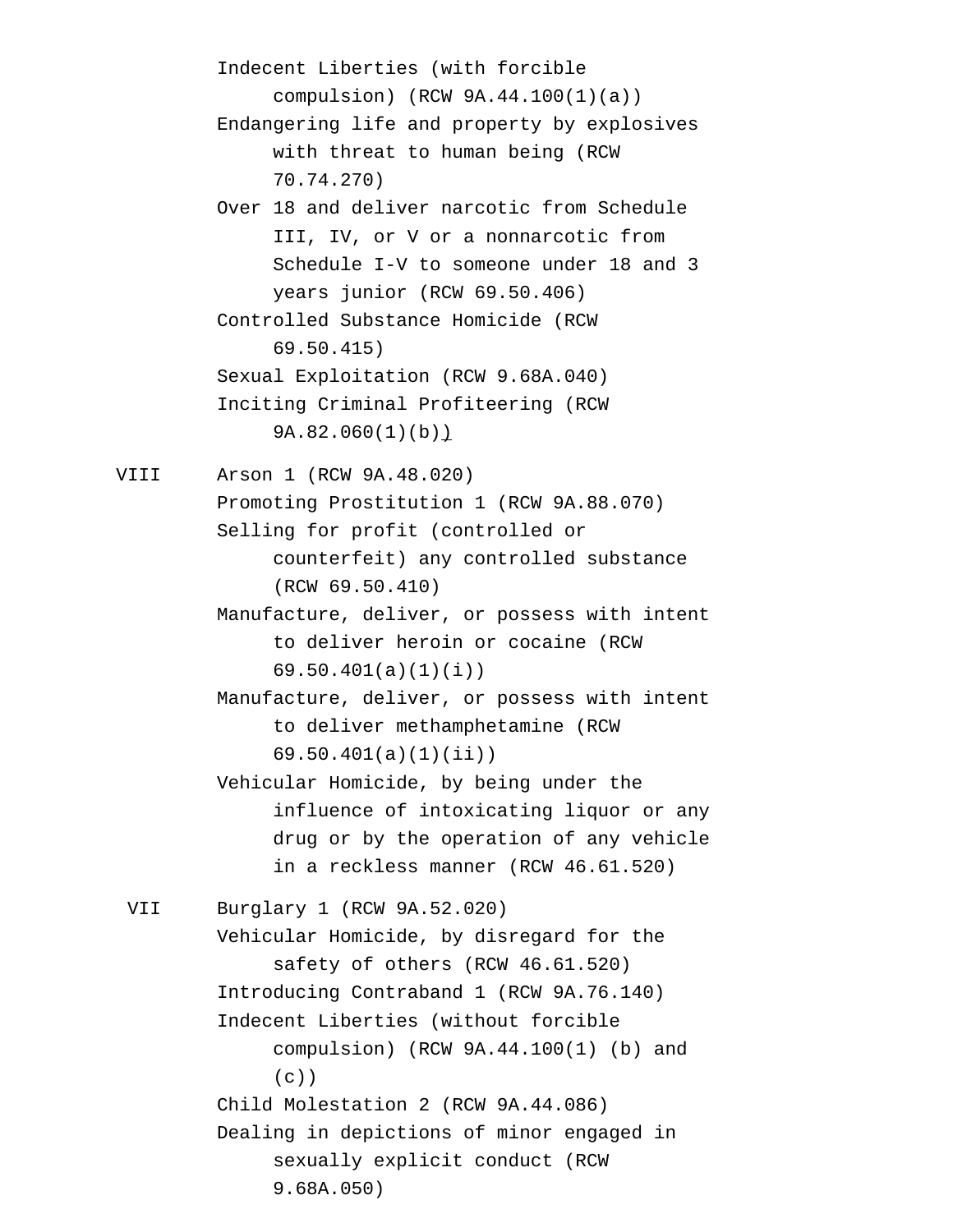Sending, bringing into state depictions of minor engaged in sexually explicit conduct (RCW 9.68A.060) Involving a minor in drug dealing (RCW 69.50.401(f)) Reckless Endangerment 1 (RCW 9A.36.045) Unlawful Possession of a Firearm in the first degree (RCW 9.41.040(1)(a)) VI Bribery (RCW 9A.68.010) Manslaughter 2 (RCW 9A.32.070) Rape of a Child 3 (RCW 9A.44.079) Intimidating a Juror/Witness (RCW 9A.72.110, 9A.72.130) Damaging building, etc., by explosion with no threat to human being (RCW 70.74.280(2)) Endangering life and property by explosives with no threat to human being (RCW 70.74.270) Incest 1 (RCW 9A.64.020(1)) Manufacture, deliver, or possess with intent to deliver narcotics from Schedule I or II (except heroin or cocaine) (RCW 69.50.401(a)(1)(i)) Intimidating a Judge (RCW 9A.72.160) Bail Jumping with Murder 1 (RCW 9A.76.170(2)(a)) Theft of a Firearm (RCW 9A.56. --- (section 432, chapter 7, Laws of 1994 1st sp. sess., as amended by section 10 of this act)) V Criminal Mistreatment 1 (RCW 9A.42.020) Rape 3 (RCW 9A.44.060) Sexual Misconduct with a Minor 1 (RCW 9A.44.093) Child Molestation 3 (RCW 9A.44.089) Kidnapping 2 (RCW 9A.40.030) Extortion 1 (RCW 9A.56.120) Incest 2 (RCW 9A.64.020(2)) Perjury 1 (RCW 9A.72.020)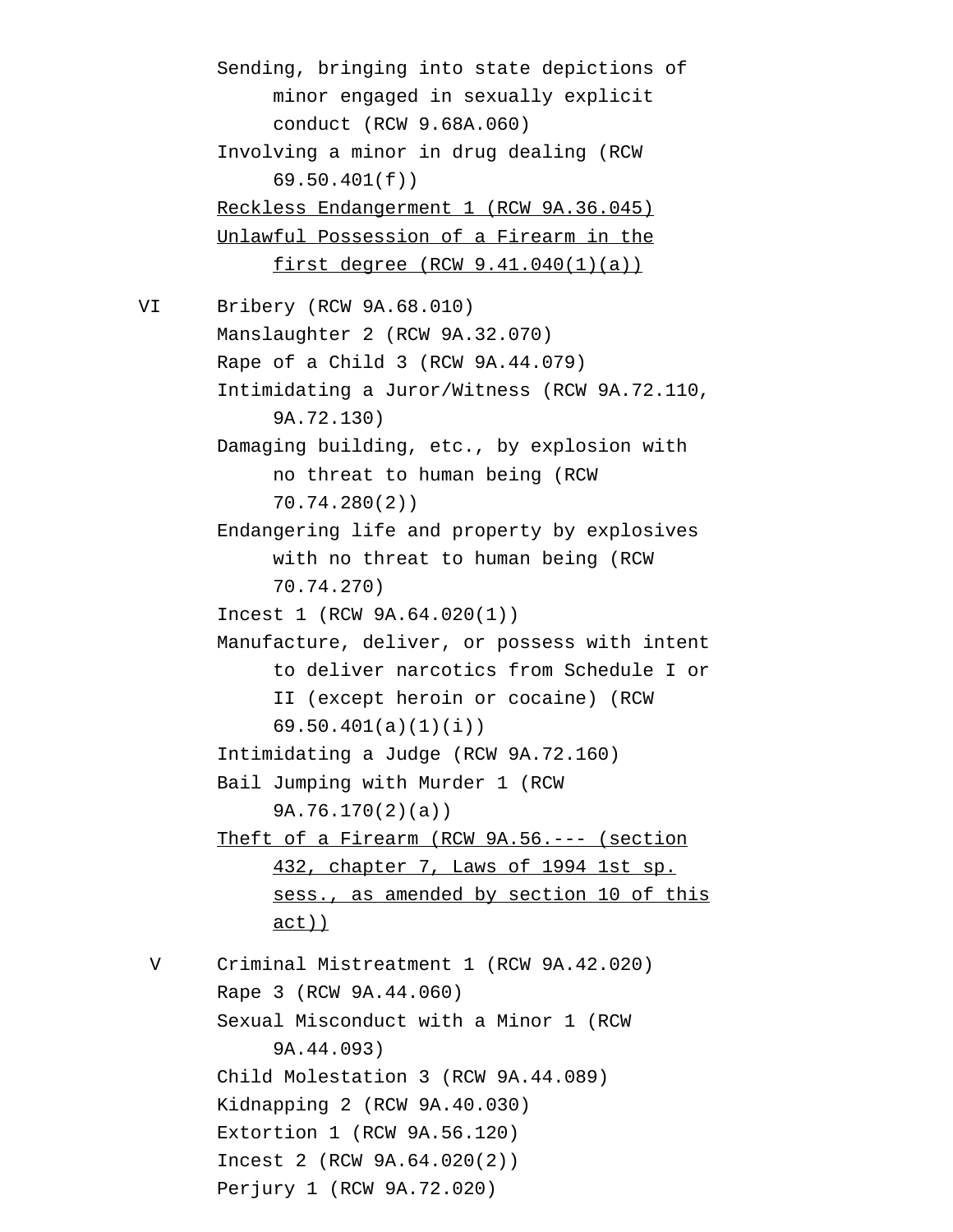Extortionate Extension of Credit (RCW 9A.82.020) Advancing money or property for extortionate extension of credit (RCW 9A.82.030) Extortionate Means to Collect Extensions of Credit (RCW 9A.82.040) Rendering Criminal Assistance 1 (RCW 9A.76.070) Bail Jumping with class A Felony (RCW 9A.76.170(2)(b)) Delivery of imitation controlled substance by person eighteen or over to person under eighteen (RCW 69.52.030(2)) Possession of a Stolen Firearm (RCW 9A.56.--- (section 13 of this act)) IV Residential Burglary (RCW 9A.52.025) Theft of Livestock 1 (RCW 9A.56.080) Robbery 2 (RCW 9A.56.210) Assault 2 (RCW 9A.36.021) Escape 1 (RCW 9A.76.110) Arson 2 (RCW 9A.48.030) Bribing a Witness/Bribe Received by Witness (RCW 9A.72.090, 9A.72.100) Malicious Harassment (RCW 9A.36.080) Threats to Bomb (RCW 9.61.160) Willful Failure to Return from Furlough (RCW 72.66.060) Hit and Run « Injury Accident (RCW 46.52.020(4)) Vehicular Assault (RCW 46.61.522) Manufacture, deliver, or possess with intent to deliver narcotics from Schedule III, IV, or V or nonnarcotics from Schedule I-V (except marijuana or methamphetamines) (RCW 69.50.401(a)(1)(ii) through (iv)) Influencing Outcome of Sporting Event (RCW 9A.82.070)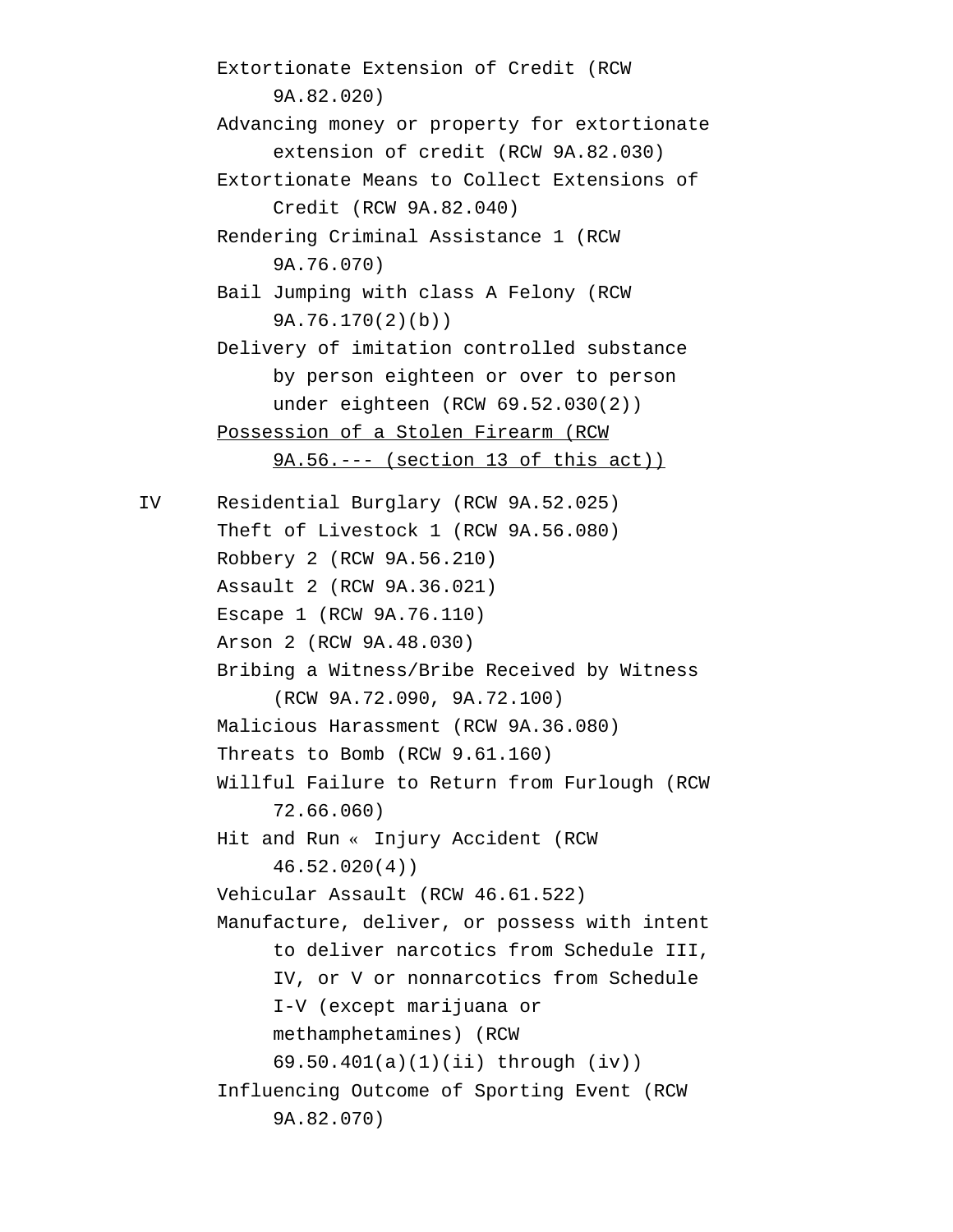Use of Proceeds of Criminal Profiteering (RCW 9A.82.080 (1) and (2)) Knowingly Trafficking in Stolen Property (RCW 9A.82.050(2)) III Criminal mistreatment 2 (RCW 9A.42.030) Extortion 2 (RCW 9A.56.130) Unlawful Imprisonment (RCW 9A.40.040) Assault 3 (RCW 9A.36.031) Assault of a Child 3 (RCW 9A.36.140) Custodial Assault (RCW 9A.36.100) Unlawful possession of firearm ((or pistol by felon (RCW 9.41.040)) in the second degree (RCW 9.41.040(1)(b)) Harassment (RCW 9A.46.020) Promoting Prostitution 2 (RCW 9A.88.080) Willful Failure to Return from Work Release (RCW 72.65.070) Burglary 2 (RCW 9A.52.030) Introducing Contraband 2 (RCW 9A.76.150) Communication with a Minor for Immoral Purposes (RCW 9.68A.090) Patronizing a Juvenile Prostitute (RCW 9.68A.100) Escape 2 (RCW 9A.76.120) Perjury 2 (RCW 9A.72.030) Bail Jumping with class B or C Felony (RCW 9A.76.170(2)(c)) Intimidating a Public Servant (RCW 9A.76.180) Tampering with a Witness (RCW 9A.72.120) Manufacture, deliver, or possess with intent to deliver marijuana (RCW 69.50.401(a)(1)(ii)) Delivery of a material in lieu of a controlled substance (RCW 69.50.401(c)) Manufacture, distribute, or possess with intent to distribute an imitation controlled substance (RCW 69.52.030(1))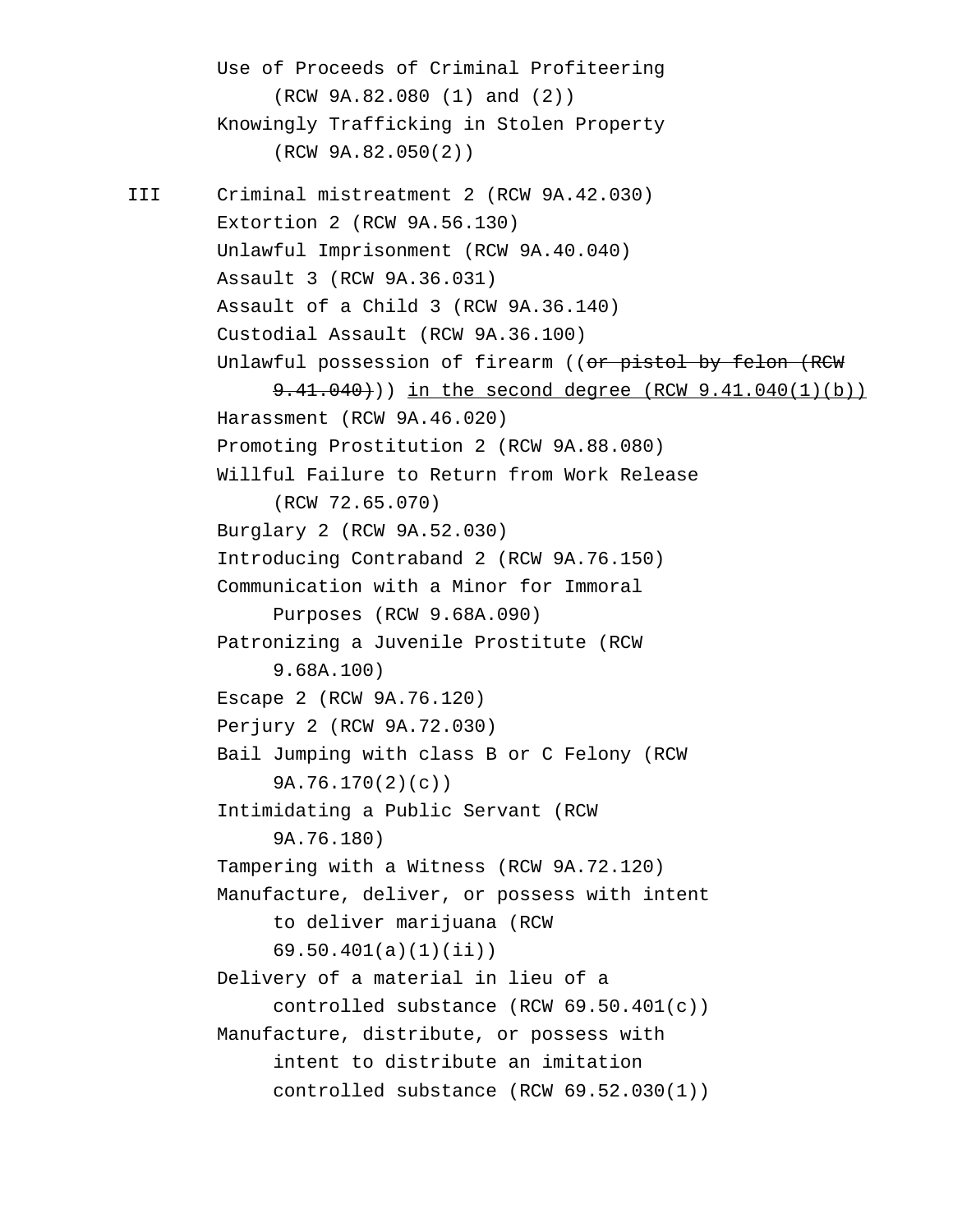Recklessly Trafficking in Stolen Property (RCW 9A.82.050(1)) Theft of livestock 2 (RCW 9A.56.080) Securities Act violation (RCW 21.20.400) II Malicious Mischief 1 (RCW 9A.48.070) Possession of Stolen Property 1 (RCW 9A.56.150) Theft 1 (RCW 9A.56.030) Possession of controlled substance that is either heroin or narcotics from Schedule I or II (RCW 69.50.401(d)) Possession of phencyclidine (PCP) (RCW 69.50.401(d)) Create, deliver, or possess a counterfeit controlled substance (RCW 69.50.401(b)) Computer Trespass 1 (RCW 9A.52.110) ((Reckless Endangerment 1 (RCW 9A.36.045))) Escape from Community Custody (RCW 72.09.310) I Theft 2 (RCW 9A.56.040) Possession of Stolen Property 2 (RCW 9A.56.160) Forgery (RCW 9A.60.020) Taking Motor Vehicle Without Permission (RCW 9A.56.070) Vehicle Prowl 1 (RCW 9A.52.095) Attempting to Elude a Pursuing Police Vehicle (RCW 46.61.024) Malicious Mischief 2 (RCW 9A.48.080) Reckless Burning 1 (RCW 9A.48.040) Unlawful Issuance of Checks or Drafts (RCW 9A.56.060) Unlawful Use of Food Stamps (RCW 9.91.140 (2) and (3)) False Verification for Welfare (RCW 74.08.055) Forged Prescription (RCW 69.41.020) Forged Prescription for a Controlled Substance (RCW 69.50.403)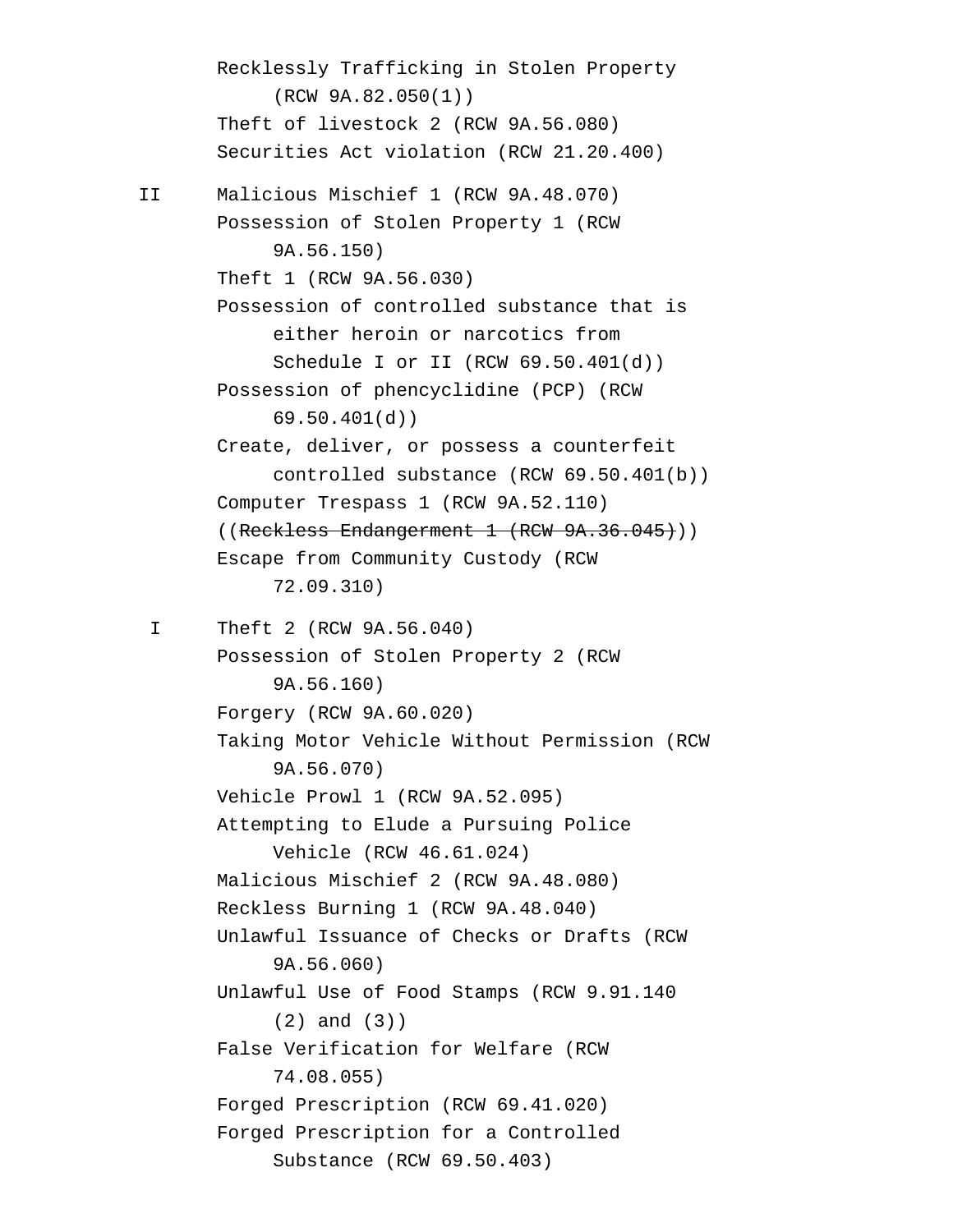Possess Controlled Substance that is a Narcotic from Schedule III, IV, or V or Non-narcotic from Schedule I-V (except phencyclidine) (RCW 69.50.401(d))

NEW SECTION. **Sec. 4.** PROSECUTING STANDARDS TIGHTENED FOR ARMED OFFENDERS. Notwithstanding the current placement or listing of crimes in categories or classifications of prosecuting standards for deciding to prosecute under RCW 9.94A.440(2), any and all felony crimes involving any deadly weapon special verdict under RCW 9.94A.125, any deadly weapon enhancements under RCW 9.94A.310 (3) or (4), or both, and any and all felony crimes as defined in RCW 9.94A.310 (3)(f) or (4)(f), or both, which are excluded from the deadly weapon enhancements shall all be treated as crimes against a person and subject to the prosecuting standards for deciding to prosecute under RCW 9.94A.440(2) as crimes against persons.

NEW SECTION. **Sec. 5.** ALL PLEA AGREEMENTS AND SENTENCES FOR VIOLENT, MOST SERIOUS, AND ARMED OFFENDERS MADE A PUBLIC RECORD. Any and all recommended sentencing agreements or plea agreements and the sentences for any and all felony crimes shall be made and retained as public records if the felony crime involves:

(1) Any violent offense as defined in this chapter;

(2) Any most serious offense as defined in this chapter;

(3) Any felony with a deadly weapon special verdict under RCW 9.94A.125;

(4) Any felony with any deadly weapon enhancements under RCW 9.94A.310 (3) or (4), or both; and/or

(5) The felony crimes of possession of a machine gun, possessing a stolen firearm, reckless endangerment in the first degree, theft of a firearm, unlawful possession of a firearm in the first or second degree, and/or use of a machine gun in a felony.

NEW SECTION. **Sec. 6.** JUDICIAL RECORDS KEPT FOR SENTENCES OF VIOLENT, MOST SERIOUS, AND ARMED OFFENDERS. (1) A current, newly created or reworked judgment and sentence document for each felony sentencing shall record any and all recommended sentencing agreements or plea agreements and the sentences for any and all felony crimes kept as public records under section 5 of this act shall contain the clearly printed name and legal signature of the sentencing judge. The judgment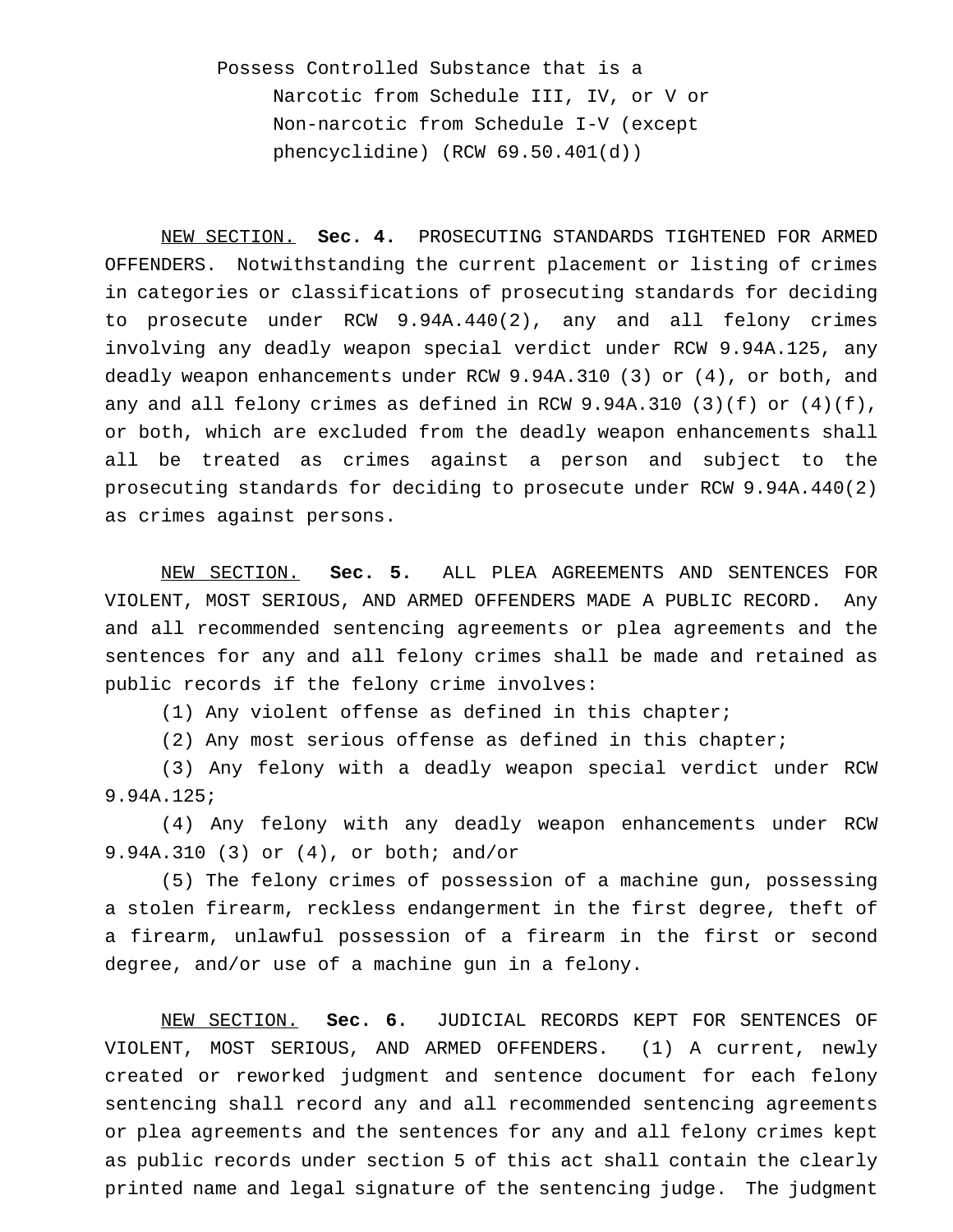and sentence document as defined in this section shall also provide additional space for the sentencing judge's reasons for going either above or below the presumptive sentence range for any and all felony crimes covered as public records under section 5 of this act. Both the sentencing judge and the prosecuting attorney's office shall each retain or receive a completed copy of each sentencing document as defined in this section for their own records.

(2) The sentencing guidelines commission shall be sent a completed copy of the judgment and sentence document upon conviction for each felony sentencing under subsection (1) of this section and shall compile a yearly and cumulative judicial record of each sentencing judge in regards to his or her sentencing practices for any and all felony crimes involving:

(a) Any violent offense as defined in this chapter;

(b) Any most serious offense as defined in this chapter;

(c) Any felony with any deadly weapon special verdict under RCW 9.94A.125;

(d) Any felony with any deadly weapon enhancements under RCW 9.94A.310 (3) or (4), or both; and/or

(e) The felony crimes of possession of a machine gun, possessing a stolen firearm, reckless endangerment in the first degree, theft of a firearm, unlawful possession of a firearm in the first or second degree, and/or use of a machine gun in a felony.

(3) The sentencing guidelines commission shall compare each individual judge's sentencing practices to the standard or presumptive sentence range for any and all felony crimes listed in subsection (2) of this section for the appropriate offense level as defined in RCW 9.94A.320, offender score as defined in RCW 9.94A.360, and any applicable deadly weapon enhancements as defined in RCW 9.94A.310 (3) or (4), or both. These comparative records shall be retained and made available to the public for review in a current, newly created or reworked official published document by the sentencing guidelines commission.

(4) Any and all felony sentences which are either above or below the standard or presumptive sentence range in subsection (3) of this section shall also mark whether the prosecuting attorney in the case also recommended a similar sentence, if any, which was either above or below the presumptive sentence range and shall also indicate if the sentence was in conjunction with an approved alternative sentencing option including a first-time offender waiver, sex offender sentencing alternative, or other prescribed sentencing option.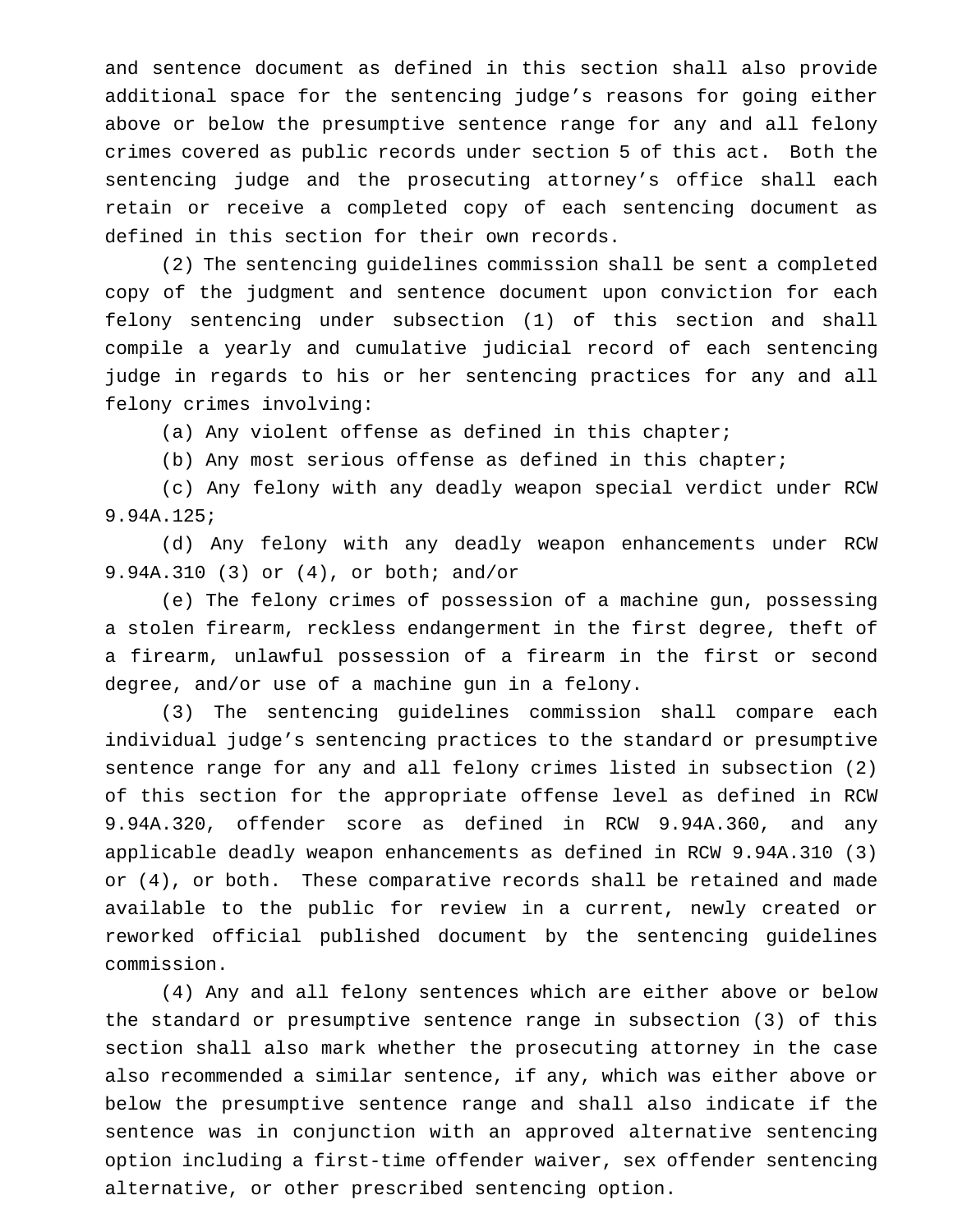(5) If any completed judgment and sentence document as defined in subsection (1) of this section is not sent to the sentencing guidelines commission as required in subsection (2) of this section, the sentencing guidelines commission shall have the authority and shall undertake reasonable and necessary steps to assure that all past, current, and future sentencing documents as defined in subsection (1) of this section are received by the sentencing guidelines commission.

**Sec. 7.** RCW 9.94A.150 and 1992 c 145 s 8 are each amended to read as follows:

GOOD TIME REMOVED FOR DEADLY WEAPON ENHANCEMENTS. No person serving a sentence imposed pursuant to this chapter and committed to the custody of the department shall leave the confines of the correctional facility or be released prior to the expiration of the sentence except as follows:

(1) Except as otherwise provided for in subsection (2) of this section, the term of the sentence of an offender committed to a correctional facility operated by the department, may be reduced by earned early release time in accordance with procedures that shall be developed and promulgated by the correctional agency having jurisdiction in which the offender is confined. The earned early release time shall be for good behavior and good performance, as determined by the correctional agency having jurisdiction. The correctional agency shall not credit the offender with earned early release credits in advance of the offender actually earning the credits. Any program established pursuant to this section shall allow an offender to earn early release credits for presentence incarceration. If an offender is transferred from a county jail to the department of corrections, the county jail facility shall certify to the department the amount of time spent in custody at the facility and the amount of earned early release time. In the case of an offender who has been convicted of a felony committed after the effective date of this section that involves any applicable deadly weapon enhancements under RCW 9.94A.310 (3) or (4), or both, shall not receive any good time credits or earned early release time for that portion of his or her sentence that results from any deadly weapon enhancements. In the case of an offender convicted of a serious violent offense or a sex offense that is a class A felony committed on or after July 1, 1990, the aggregate earned early release time may not exceed fifteen percent of the sentence. In no other case shall the aggregate earned early release time exceed one-third of the total sentence;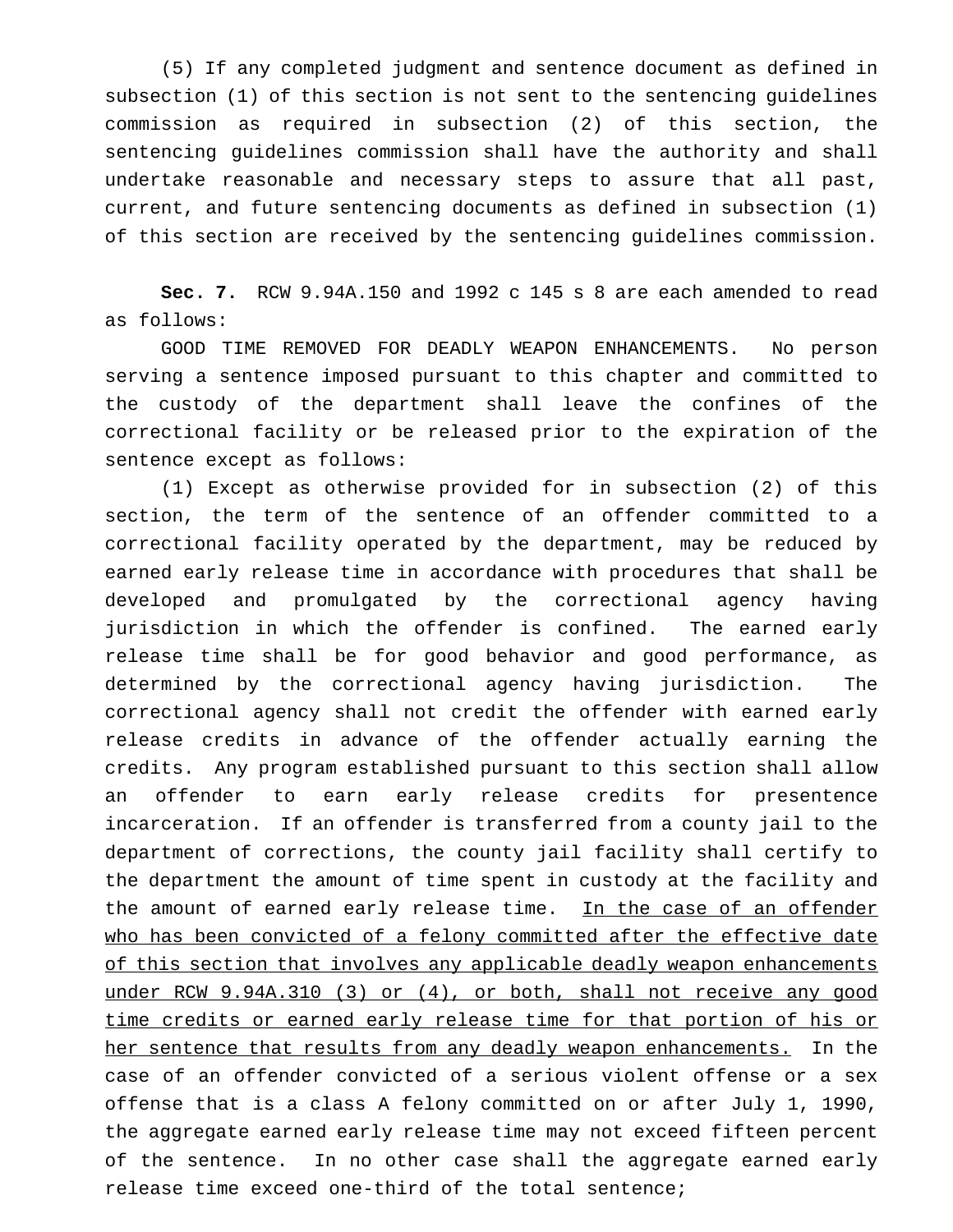(2) A person convicted of a sex offense or an offense categorized as a serious violent offense, assault in the second degree, assault of a child in the second degree, any crime against a person where it is determined in accordance with RCW 9.94A.125 that the defendant or an accomplice was armed with a deadly weapon at the time of commission, or any felony offense under chapter 69.50 or 69.52 RCW may become eligible, in accordance with a program developed by the department, for transfer to community custody status in lieu of earned early release time pursuant to subsection (1) of this section;

(3) An offender may leave a correctional facility pursuant to an authorized furlough or leave of absence. In addition, offenders may leave a correctional facility when in the custody of a corrections officer or officers;

(4) The governor, upon recommendation from the clemency and pardons board, may grant an extraordinary release for reasons of serious health problems, senility, advanced age, extraordinary meritorious acts, or other extraordinary circumstances;

(5) No more than the final six months of the sentence may be served in partial confinement designed to aid the offender in finding work and reestablishing ( $(him)$ ) himself or herself in the community;

(6) The governor may pardon any offender;

(7) The department of corrections may release an offender from confinement any time within ten days before a release date calculated under this section; and

(8) An offender may leave a correctional facility prior to completion of his sentence if the sentence has been reduced as provided in RCW 9.94A.160.

Notwithstanding any other provisions of this section, an offender sentenced for a felony crime listed in RCW 9.94A.120(4) as subject to a mandatory minimum sentence of total confinement shall not be released from total confinement before the completion of the listed mandatory minimum sentence for that felony crime of conviction unless allowed under RCW 9.94A.120(4).

**Sec. 8.** RCW 9A.36.045 and 1989 c 271 s 109 are each amended to read as follows:

RECKLESS ENDANGERMENT IN THE FIRST DEGREE. (1) A person is guilty of reckless endangerment in the first degree when he or she recklessly discharges a firearm as defined in RCW 9.41.010 in a manner which creates a substantial risk of death or serious physical injury to another person and the discharge is either from a motor vehicle or from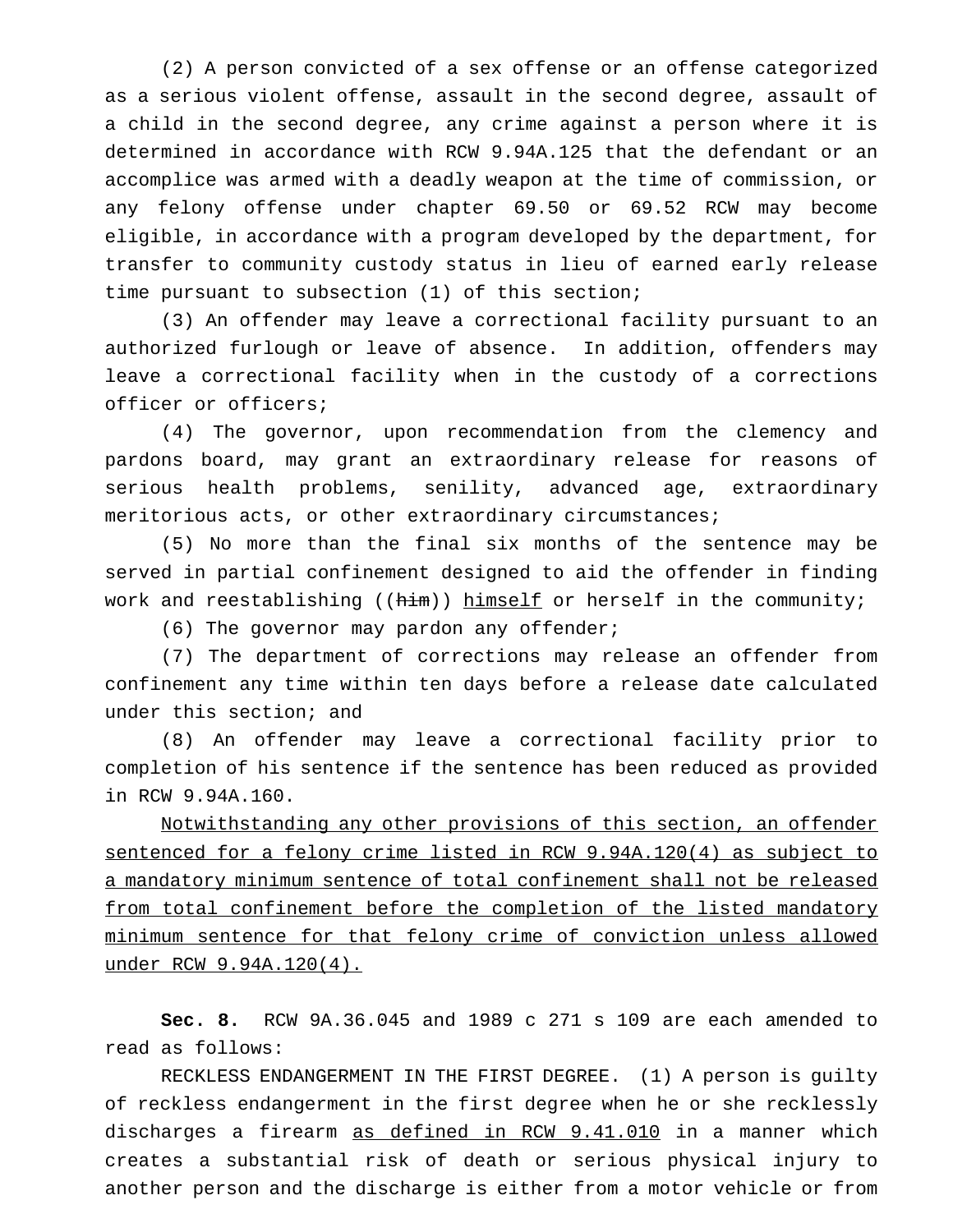the immediate area of a motor vehicle that was used to transport the shooter or the firearm, or both, to the scene of the discharge.

(2) A person who unlawfully discharges a firearm from a moving motor vehicle may be inferred to have engaged in reckless conduct, unless the discharge is shown by evidence satisfactory to the trier of fact to have been made without such recklessness.

(3) Reckless endangerment in the first degree is a class (( $E$ ))  $\underline{B}$ felony.

**Sec. 9.** RCW 9A.52.020 and 1975 1st ex.s. c 260 s 9A.52.020 are each amended to read as follows:

BURGLARY IN THE FIRST DEGREE. (1) A person is guilty of burglary in the first degree if, with intent to commit a crime against a person or property therein, he or she enters or remains unlawfully in a ((dwelling)) building and if, in entering or while in the ((dwelling)) building or in immediate flight therefrom, the actor or another participant in the crime (a) is armed with a deadly weapon, or (b) assaults any person therein.

(2) Burglary in the first degree is a class A felony.

**Sec. 10.** RCW 9A.56.300 and 1994 1st sp.s. c 7 s 432 are each amended to read as follows:

THEFT OF A FIREARM. (1) A person is guilty of theft of a firearm if ((<del>the person:</del>

 $(a+))$ ) he or she commits a theft of ((a)) any firearm(( $\dot{a}$ )

(b) Possesses, sells, or delivers a stolen firearm)).

(2) This section applies regardless of the ((stolen firearm's)) value of the firearm taken in the theft.

(3) (("Possession, sale, or delivery of a stolen firearm" as used in this section has the same meaning as "possessing stolen property" in RCW 9A.56.140)) Each firearm taken in the theft under this section is a separate offense.

(4) The definition of "theft" and the defense allowed against the prosecution for theft under RCW 9A.56.020 shall apply to the crime of theft of a firearm.

(5) As used in this section, "firearm" means any firearm as defined in RCW 9.41.010.

 $(6)$  Theft of a firearm is a class  $((e))$  B felony.

**Sec. 11.** RCW 9A.56.030 and 1975 1st ex.s. c 260 s 9A.56.030 are each amended to read as follows: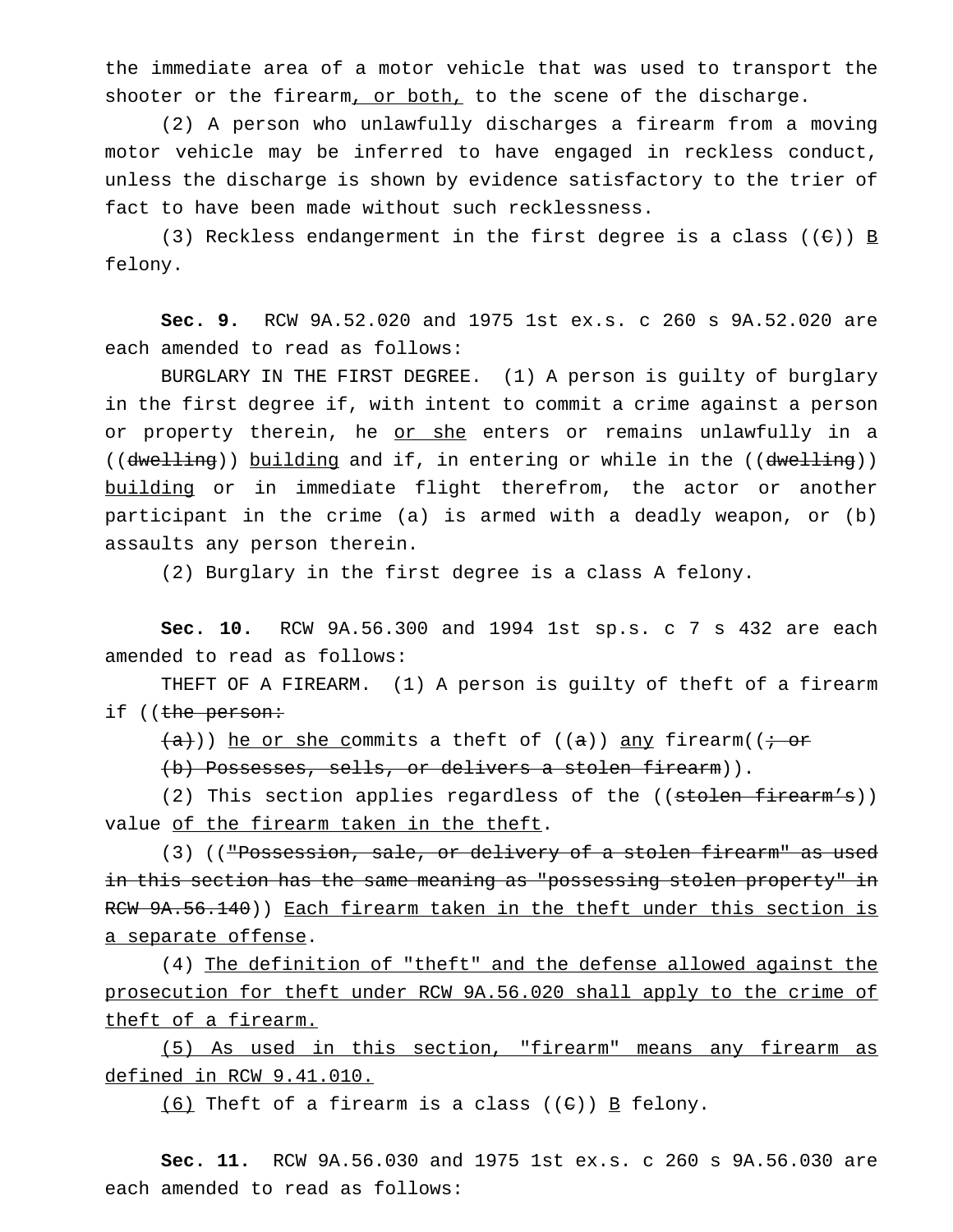THEFT IN THE FIRST DEGREE OTHER THAN A FIREARM. (1) A person is guilty of theft in the first degree if he or she commits theft of:

(a) Property or services which exceed(s) one thousand five hundred dollars in value other than a firearm as defined in RCW 9.41.010; or

(b) Property of any value other than a firearm as defined in RCW 9.41.010 taken from the person of another.

(2) Theft in the first degree is a class B felony.

**Sec. 12.** RCW 9A.56.040 and 1994 1st sp.s. c 7 s 433 are each amended to read as follows:

THEFT IN THE SECOND DEGREE OTHER THAN A FIREARM. (1) A person is guilty of theft in the second degree if he or she commits theft of:

(a) Property or services which exceed(s) two hundred and fifty dollars in value other than a firearm as defined in RCW 9.41.010, but does not exceed one thousand five hundred dollars in value; or

(b) A public record, writing, or instrument kept, filed, or deposited according to law with or in the keeping of any public office or public servant; or

(c) An access device; or

(d) A motor vehicle, of a value less than one thousand five hundred dollars.

(2) Theft in the second degree is a class C felony.

NEW SECTION. **Sec. 13.** A new section is added to chapter 9A.56 RCW to read as follows:

POSSESSING A STOLEN FIREARM. (1) A person is guilty of possessing a stolen firearm if he or she possesses, carries, delivers, sells, or is in control of a stolen firearm.

(2) This section applies regardless of the stolen firearm's value.

(3) Each stolen firearm possessed under this section is a separate offense.

(4) The definition of "possessing stolen property" and the defense allowed against the prosecution for possessing stolen property under RCW 9A.56.140 shall apply to the crime of possessing a stolen firearm.

(5) As used in this section, "firearm" means any firearm as defined in RCW 9.41.010.

(6) Possessing a stolen firearm is a class B felony.

**Sec. 14.** RCW 9A.56.150 and 1975 1st ex.s. c 260 s 9A.56.150 are each amended to read as follows: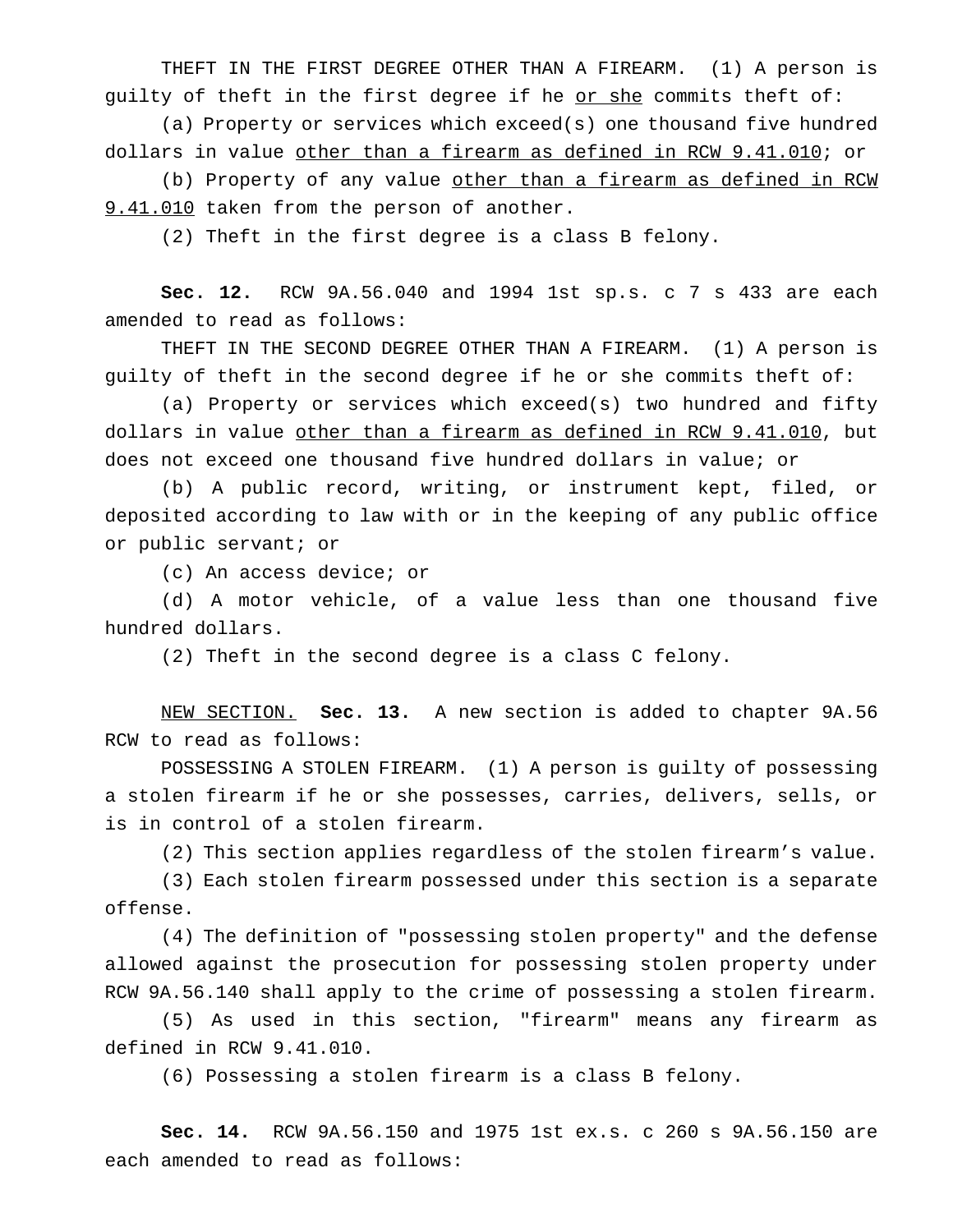POSSESSING STOLEN PROPERTY IN THE FIRST DEGREE OTHER THAN A FIREARM. (1) A person is guilty of possessing stolen property in the first degree if he <u>or she</u> possesses stolen property <u>other than a</u> firearm as defined in RCW 9.41.010 which exceeds one thousand five hundred dollars in value.

(2) Possessing stolen property in the first degree is a class B felony.

**Sec. 15.** RCW 9A.56.160 and 1994 1st sp.s. c 7 s 434 are each amended to read as follows:

POSSESSING STOLEN PROPERTY IN THE SECOND DEGREE OTHER THAN A FIREARM. (1) A person is guilty of possessing stolen property in the second degree if:

(a) He or she possesses stolen property other than a firearm as defined in RCW 9.41.010 which exceeds two hundred fifty dollars in value but does not exceed one thousand five hundred dollars in value; or

(b) He or she possesses a stolen public record, writing or instrument kept, filed, or deposited according to law; or

(c) He or she possesses a stolen access device; or

(d) He or she possesses a stolen motor vehicle of a value less than one thousand five hundred dollars.

(2) Possessing stolen property in the second degree is a class C felony.

**Sec. 16.** RCW 9.41.040 and 1994 1st sp.s. c 7 s 402 are each amended to read as follows:

UNLAWFUL POSSESSION OF A FIREARM IN THE FIRST AND SECOND DEGREE-- OWNERSHIP, POSSESSION OF FIREARMS PROHIBITED FROM CERTAIN PERSONS.  $(1)(a)$  A person, whether an adult or juvenile, is guilty of the crime of unlawful possession of a firearm in the first degree, if the person owns, has in his or her possession, or has in his or her control any firearm( $\div$ 

 $(a)$ )) after having previously been convicted in this state or elsewhere of  $((a))$  any serious offense $((a, b)$  a domestic violence offense enumerated in RCW 10.99.020(2), a harassment offense enumerated in RCW 9A.46.060, or of a felony in which a firearm was used or displayed)) as defined in this chapter, residential burglary, reckless endangerment in the first degree, any felony violation of the uniform controlled substances act, chapter 69.50 RCW, classified as a class A or class B felony, or with a maximum sentence of at least ten years, or both, or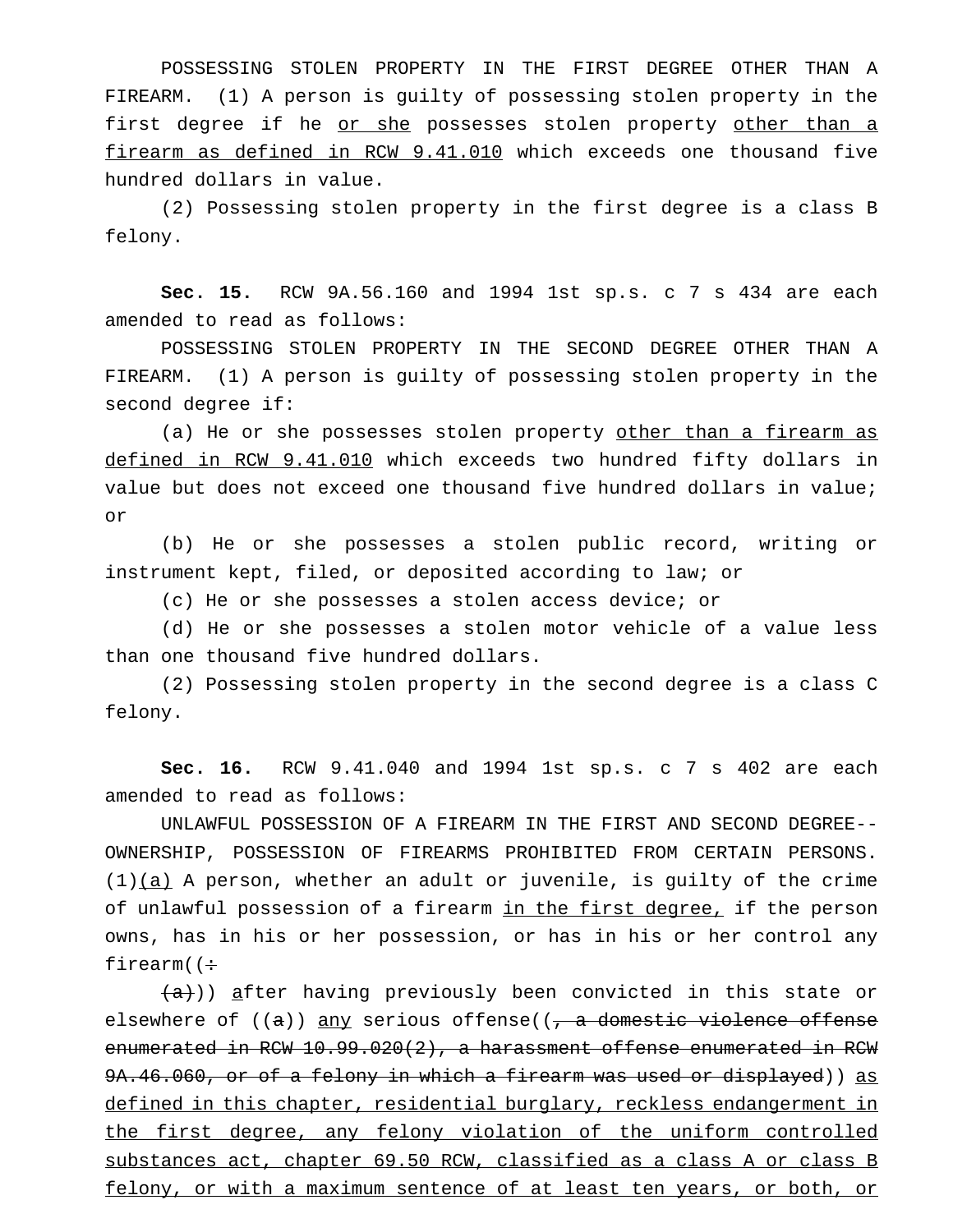equivalent statutes of another jurisdiction, except as otherwise provided in subsection (3) or (4) of this section;

(b) A person, whether an adult or juvenile, is guilty of the crime of unlawful possession of a firearm in the second degree, if the person does not qualify under (a) of this subsection for the crime of unlawful possession of a firearm in the first degree and the person owns, has in his or her possession, or has in his or her control any firearm:

(i) After having previously been convicted of any remaining felony violation of the uniform controlled substances act, chapter 69.50 RCW, or equivalent statutes of another jurisdiction not specifically listed as prohibiting firearm possession under (a) of this subsection, any remaining felony in which a firearm was used or displayed and the felony is not specifically listed as prohibiting firearm possession under (a) of this subsection, any domestic violence offense enumerated in RCW 10.99.020(2), or any harassment offense enumerated in RCW 9A.46.060, except as otherwise provided in subsection (3) or (4) of this section;

 $((\langle e \rangle))$  (ii) After having previously been convicted on three occasions within five years of driving a motor vehicle or operating a vessel while under the influence of intoxicating liquor or any drug, unless his or her right to possess a firearm has been restored as provided in RCW 9.41.--- (section 404, chapter 7, Laws of 1994 1st sp. sess.);

(((e))) (iii) After having previously been involuntarily committed for mental health treatment under RCW 71.05.320, 71.34.090, chapter 10.77 RCW, or equivalent statutes of another jurisdiction, unless his or her right to possess a firearm has been restored as provided in RCW 9.41.--- (section 404, chapter 7, Laws of 1994 1st sp. sess.); and/or

(iv) If the person is under eighteen years of age, except as provided in RCW 9.41.--- (section 403, chapter 7, Laws of 1994 1st sp. sess.).

 $(2)$  (a) Unlawful possession of a firearm in the first degree is a class  $((e))$  B felony, punishable under chapter 9A.20 RCW.

(b) Unlawful possession of a firearm in the second degree is a class C felony, punishable under chapter 9A.20 RCW.

(3) As used in this section, a person has been "convicted" at such time as a plea of guilty has been accepted or a verdict of guilty has been filed, notwithstanding the pendency of any future proceedings including but not limited to sentencing or disposition, post-trial or post-factfinding motions, and appeals. A person shall not be precluded from possession of a firearm if the conviction has been the subject of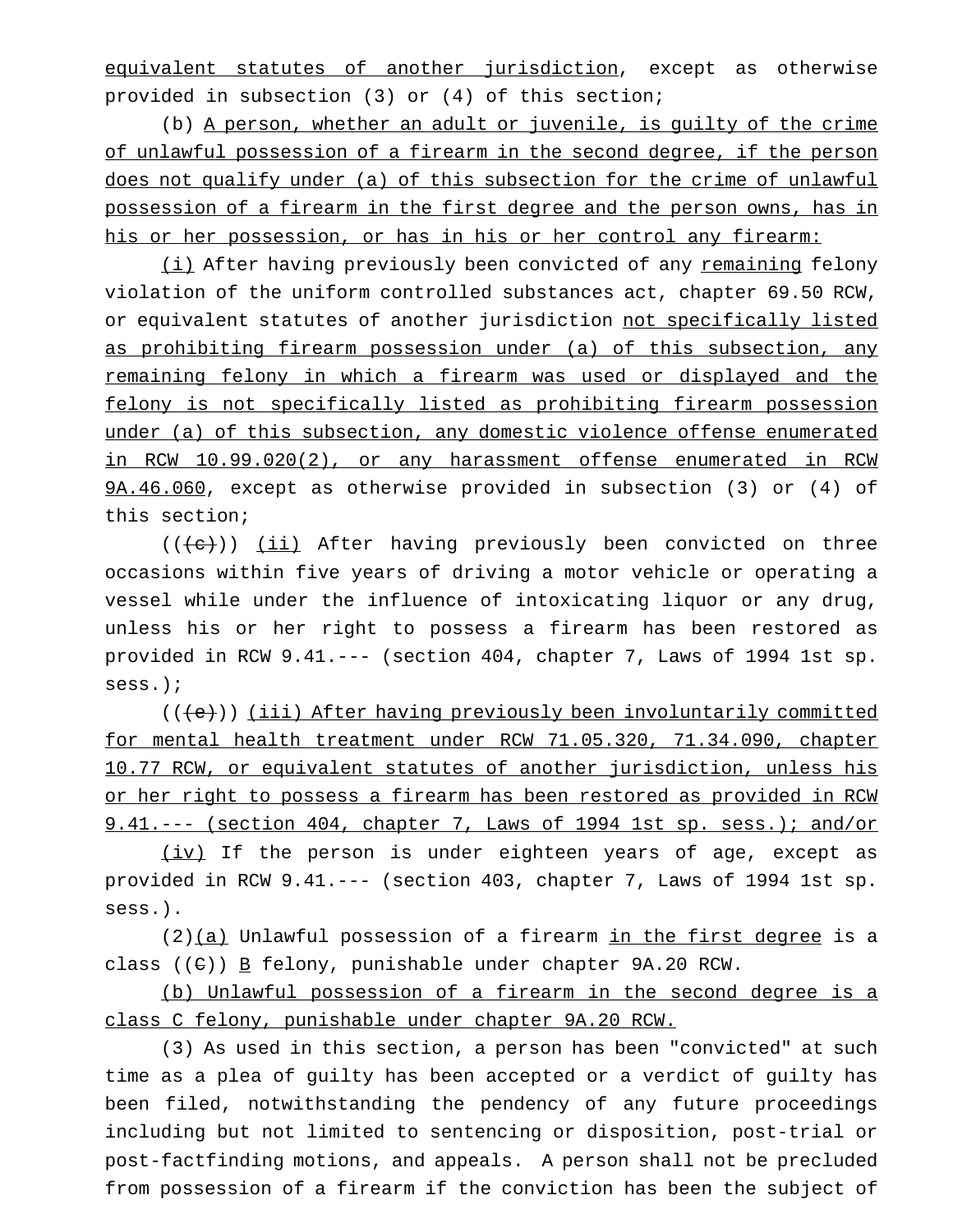a pardon, annulment, certificate of rehabilitation, or other equivalent procedure based on a finding of the rehabilitation of the person convicted or the conviction or disposition has been the subject of a pardon, annulment, or other equivalent procedure based on a finding of innocence.

(4) Notwithstanding subsection (1) of this section, a person convicted of an offense prohibiting the possession of a firearm under this section other than murder, manslaughter, robbery, rape, indecent liberties, arson, assault, kidnapping, extortion, burglary, or violations with respect to controlled substances under RCW 69.50.401(a) and 69.50.410, who received a probationary sentence under RCW 9.95.200, and who received a dismissal of the charge under RCW 9.95.240, shall not be precluded from possession of a firearm as a result of the conviction. Notwithstanding any other provisions of this section, if a person is prohibited from possession of a firearm under subsection (1) of this section and has not previously been convicted of a sex offense prohibiting firearm ownership under subsection (1) of this section and/or any felony defined under any law as a class A felony or with a maximum sentence of at least twenty years, or both, the individual may petition a court of record to have his or her right to possess a firearm restored:

(a) Under RCW 9.41.--- (section 404, chapter 7, Laws of 1994 1st sp. sess.); and/or

(b) After five or more consecutive years in the community without being convicted or currently charged with any felony, gross misdemeanor, or misdemeanor crimes, if the individual has no prior felony convictions that prohibit the possession of a firearm counted as part of the offender score under RCW 9.94A.360.

 $((6)(a)$  A person who has been committed by court order for treatment of mental illness under RCW 71.05.320 or chapter 10.77 RCW, or equivalent statutes of another jurisdiction, may not possess, in any manner, a firearm as defined in RCW 9.41.010.

(b) At the time of commitment, the court shall specifically state to the person under (a) of this subsection and give the person notice in writing that the person is barred from possession of firearms.

(c) The secretary of social and health services shall develop appropriate rules to create an approval process under this subsection. The rules must provide for the immediate restoration of the right to possess a firearm upon a showing in a court of competent jurisdiction that a person no longer is required to participate in an inpatient or outpatient treatment program, and is no longer required to take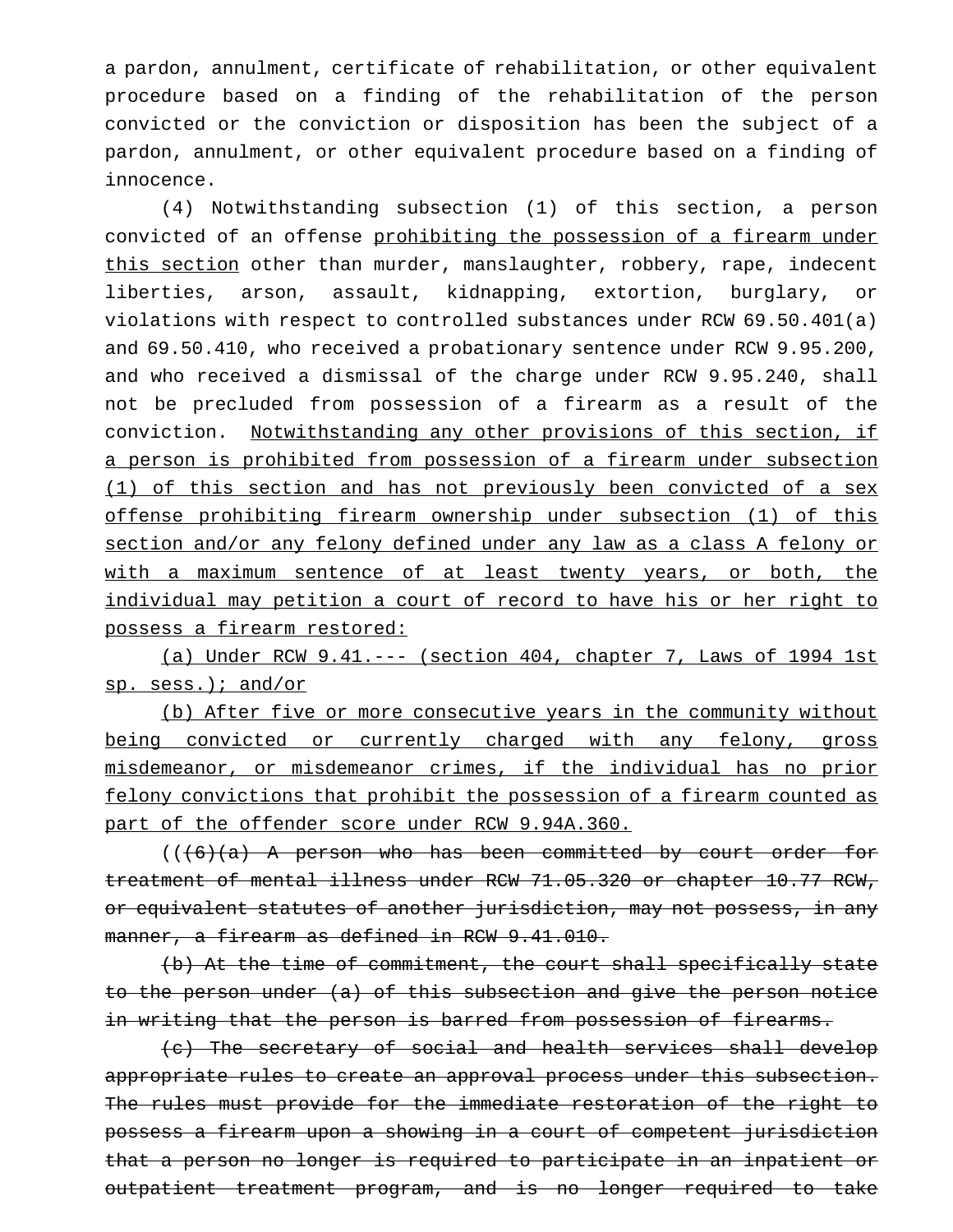medication to treat any condition related to the commitment. Unlawful possession of a firearm under this subsection shall be punished as a class C felony under chapter 9A.20 RCW.))

(5) In addition to any other penalty provided for by law, if a person under the age of eighteen years is found by a court to have possessed a firearm in a vehicle in violation of subsection (1) of this section or to have committed an offense while armed with a firearm during which offense a motor vehicle served an integral function, the court shall notify the department of licensing within twenty-four hours and the person's privilege to drive shall be revoked under RCW 46.20.265.

(6) Nothing in chapter . . ., Laws of 1995 (this act) shall ever be construed or interpreted as preventing an offender from being charged and subsequently convicted for the separate felony crimes of theft of a firearm or possession of a stolen firearm, or both, in addition to being charged and subsequently convicted under this section for unlawful possession of a firearm in the first or second degree. Notwithstanding any other law, if the offender is convicted under this section for unlawful possession of a firearm in the first or second degree and for the felony crimes of theft of a firearm or possession of a stolen firearm, or both, then the offender shall serve consecutive sentences for each of the felony crimes of conviction listed in this subsection.

(7) Each firearm unlawfully possessed under this section shall be a separate offense.

**Sec. 17.** RCW 10.95.020 and 1981 c 138 s 2 are each amended to read as follows:

DEATH PENALTY AUTHORIZED FOR DRIVE-BY SHOOTERS, MURDERS FOR GROUP MEMBERSHIP, AND RESIDENTIAL BURGLARS WHO KILL. A person is guilty of aggravated first degree murder if he or she commits first degree murder as defined by RCW  $9A.32.030(1)(a)$ , as now or hereafter amended, and one or more of the following aggravating circumstances exist:

(1) The victim was a law enforcement officer, corrections officer, or fire fighter who was performing his or her official duties at the time of the act resulting in death and the victim was known or reasonably should have been known by the person to be such at the time of the killing;

(2) At the time of the act resulting in the death, the person was serving a term of imprisonment, had escaped, or was on authorized or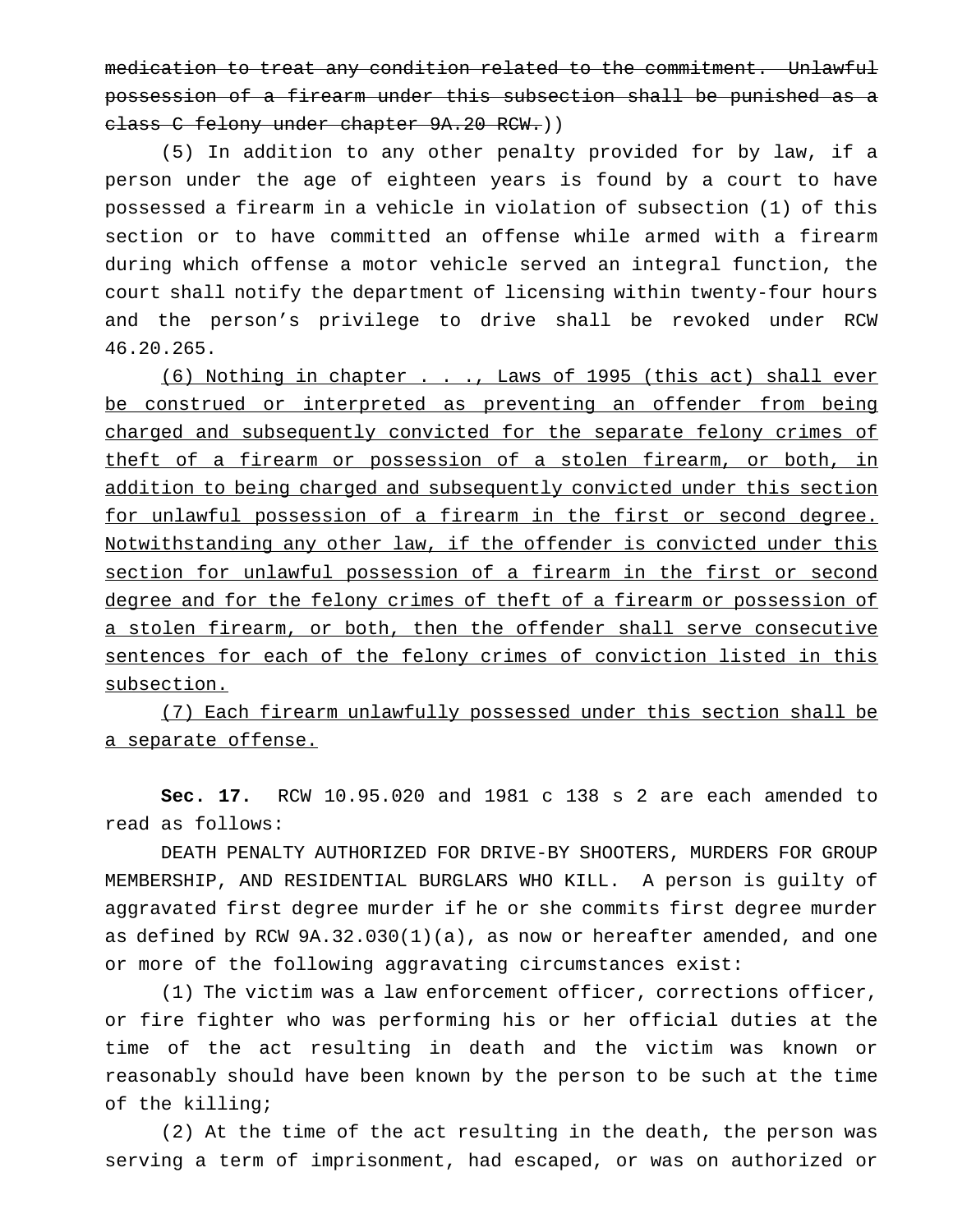unauthorized leave in or from a state facility or program for the incarceration or treatment of persons adjudicated guilty of crimes;

(3) At the time of the act resulting in death, the person was in custody in a county or county-city jail as a consequence of having been adjudicated guilty of a felony;

(4) The person committed the murder pursuant to an agreement that he or she would receive money or any other thing of value for committing the murder;

(5) The person solicited another person to commit the murder and had paid or had agreed to pay money or any other thing of value for committing the murder;

(6) The person committed the murder to obtain or maintain his or her membership or to advance his or her position in the hierarchy of an organization, association, or identifiable group;

(7) The murder was committed during the course of or as a result of a shooting where the discharge of the firearm, as defined in RCW 9.41.010, is either from a motor vehicle or from the immediate area of a motor vehicle that was used to transport the shooter or the firearm, or both, to the scene of the discharge;

(8) The victim was:

(a) A judge; juror or former juror; prospective, current, or former witness in an adjudicative proceeding; prosecuting attorney; deputy prosecuting attorney; defense attorney; a member of the indeterminate sentence review board ((of prison terms and paroles)); or a probation or parole officer; and

(b) The murder was related to the exercise of official duties performed or to be performed by the victim;

 $((+7))$  (9) The person committed the murder to conceal the commission of a crime or to protect or conceal the identity of any person committing a crime, including, but specifically not limited to, any attempt to avoid prosecution as a persistent offender as defined in RCW 9.94A.030;

 $((+8))$  (10) There was more than one victim and the murders were part of a common scheme or plan or the result of a single act of the person;

 $((+9))$  (11) The murder was committed in the course of, in furtherance of, or in immediate flight from one of the following crimes:

- (a) Robbery in the first or second degree;
- (b) Rape in the first or second degree;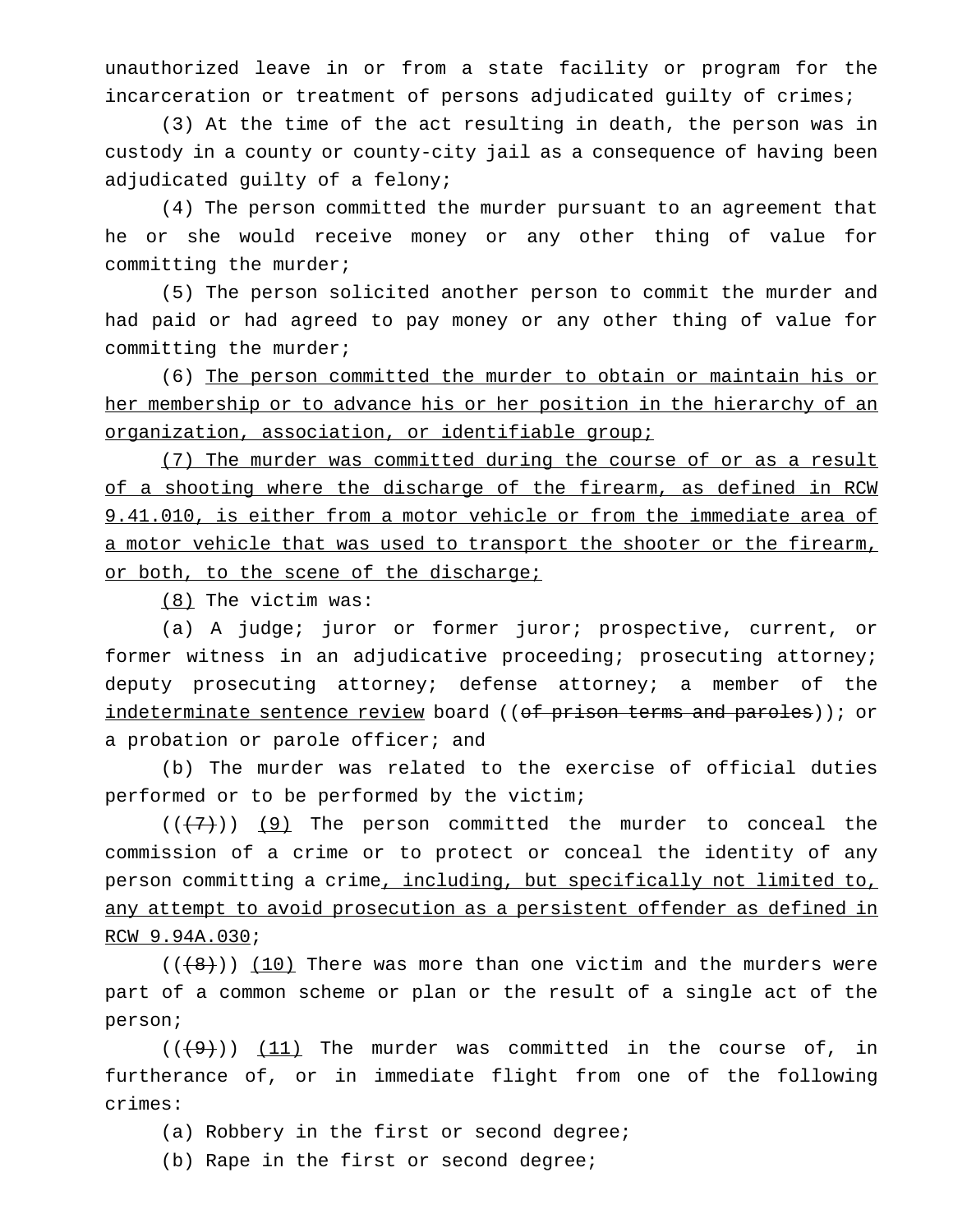(c) Burglary in the first or second degree or residential burglary;

(d) Kidnapping in the first degree; or

(e) Arson in the first degree;

 $((+10))$  (12) The victim was regularly employed or self-employed as a newsreporter and the murder was committed to obstruct or hinder the investigative, research, or reporting activities of the victim.

NEW SECTION. **Sec. 18.** OFFENDER NOTIFICATION AND WARNING. Any and all law enforcement agencies and personnel, criminal justice attorneys, sentencing judges, and state and local correctional facilities and personnel may, but are not required to, give any and all offenders either written or oral notice, or both, of the sanctions imposed and criminal justice changes regarding armed offenders, including but not limited to the subjects of:

(1) Felony crimes involving any deadly weapon special verdict under RCW 9.94A.125;

(2) Any and all deadly weapon enhancements under RCW 9.94A.310 (3) or (4), or both, as well as any federal firearm, ammunition, or other deadly weapon enhancements;

(3) Any and all felony crimes requiring the possession, display, or use of any deadly weapon as well as the many increased penalties for these crimes including the creation of theft of a firearm and possessing a stolen firearm;

(4) New prosecuting standards established for filing charges for all crimes involving any deadly weapons;

(5) Removal of good time for any and all deadly weapon enhancements; and

(6) Providing the death penalty for those who commit first degree murder: (a) To join, maintain, or advance membership in an identifiable group; (b) as part of a drive-by shooting; or (c) to avoid prosecution as a persistent offender as defined in RCW 9.94A.030.

NEW SECTION. **Sec. 19.** REPEALER. The following acts or parts of acts are each repealed:

(1) 1994 1st sp.s.c7s 510;

- (2) 1994 1st sp.s.c7s 511; and
- (3) 1994 1st sp.s.c7s 512.

NEW SECTION. **Sec. 20.** CODIFICATION. Sections 4 through 6 of this act are each added to chapter 9.94A RCW.